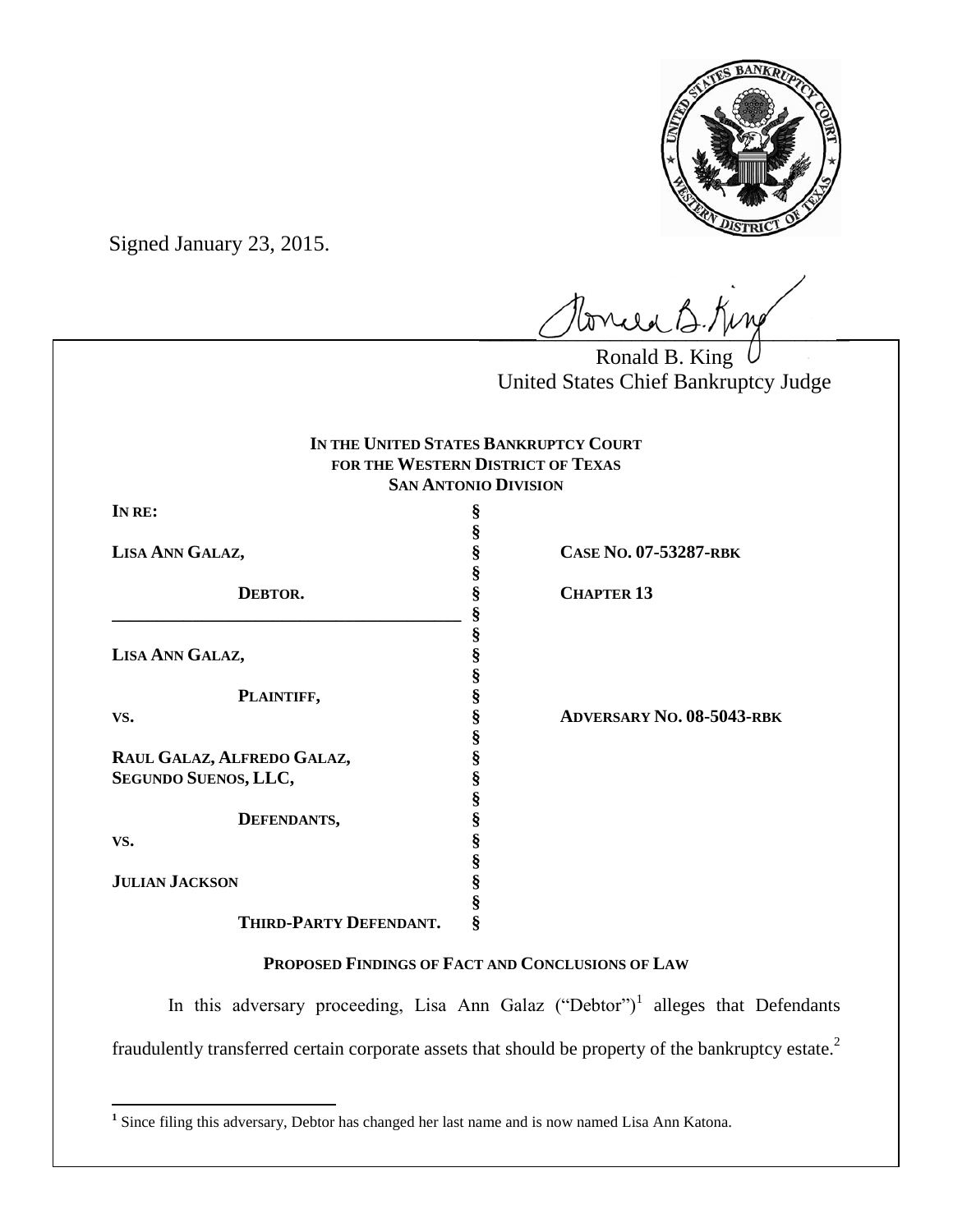Following remand by the United States Court of Appeals for the Fifth Circuit, and pursuant to Federal Rule of Bankruptcy Procedure 9033(d), this Court's proposed findings of fact and conclusions of law are presented below for *de novo* review by the District Court.

### **I. Relevant Background and Procedural History**

 $\overline{\phantom{a}}$ 

In December 2007, Debtor filed a petition under Chapter 13 of the Bankruptcy Code. On April 22, 2008, Debtor initiated this adversary against her ex-husband, Raul Galaz ("Raul"); Raul's father, Alfredo Galaz ("Alfredo"); and Segundo Suenos, LLC ("Segundo Suenos")<sup>3</sup>. Debtor asserts, *inter alia*, that in June 2005 Raul fraudulently transferred the assets of Artist Rights Foundation, LLC ("ARF"), in which Debtor had a 25% interest, to Segundo Suenos. ARF's assets consisted primarily of the rights to the royalties from the music of the Ohio Players, a former funk band that gained prominence in the 1970s. Debtor alleges that, by transferring the assets of ARF to Segundo Suenos, Defendants defrauded Debtor of her share of income from the Ohio Players' royalties, which generated nearly a million dollars from the time of ARF's transfer in June 2005 until trial in February 2010.

On August 8, 2009, Defendants filed a Third-Party Complaint against Julian Jackson ("Julian"), who held a 50% membership interest in ARF. (ECF No. 222). Defendants alleged that Julian fraudulently attempted to obtain possession and control over Segundo Suenos' assets.

<sup>&</sup>lt;sup>2</sup> Debtor's fraudulent transfer claim "is not the paradigmatic fraudulent conveyance claim in bankruptcy, [in which] it is the debtor who removes property from [the] estate to prevent its falling into the hands of creditors"; here, Debtor asserts that Defendants improperly transferred Debtor's property to Segundo Suenos, and thus she is a creditor of Defendants. *Galaz v. Galaz (In re Galaz)*, 765 F.3d 426, 430 (5th Cir. 2014).

<sup>&</sup>lt;sup>3</sup> Although not apparent from the record, "Segundo Suenos" was most likely formed with the intention of reading "Segundo Sueños," which is Spanish for "Second Dreams." The Court will use the spelling used by the entity itself.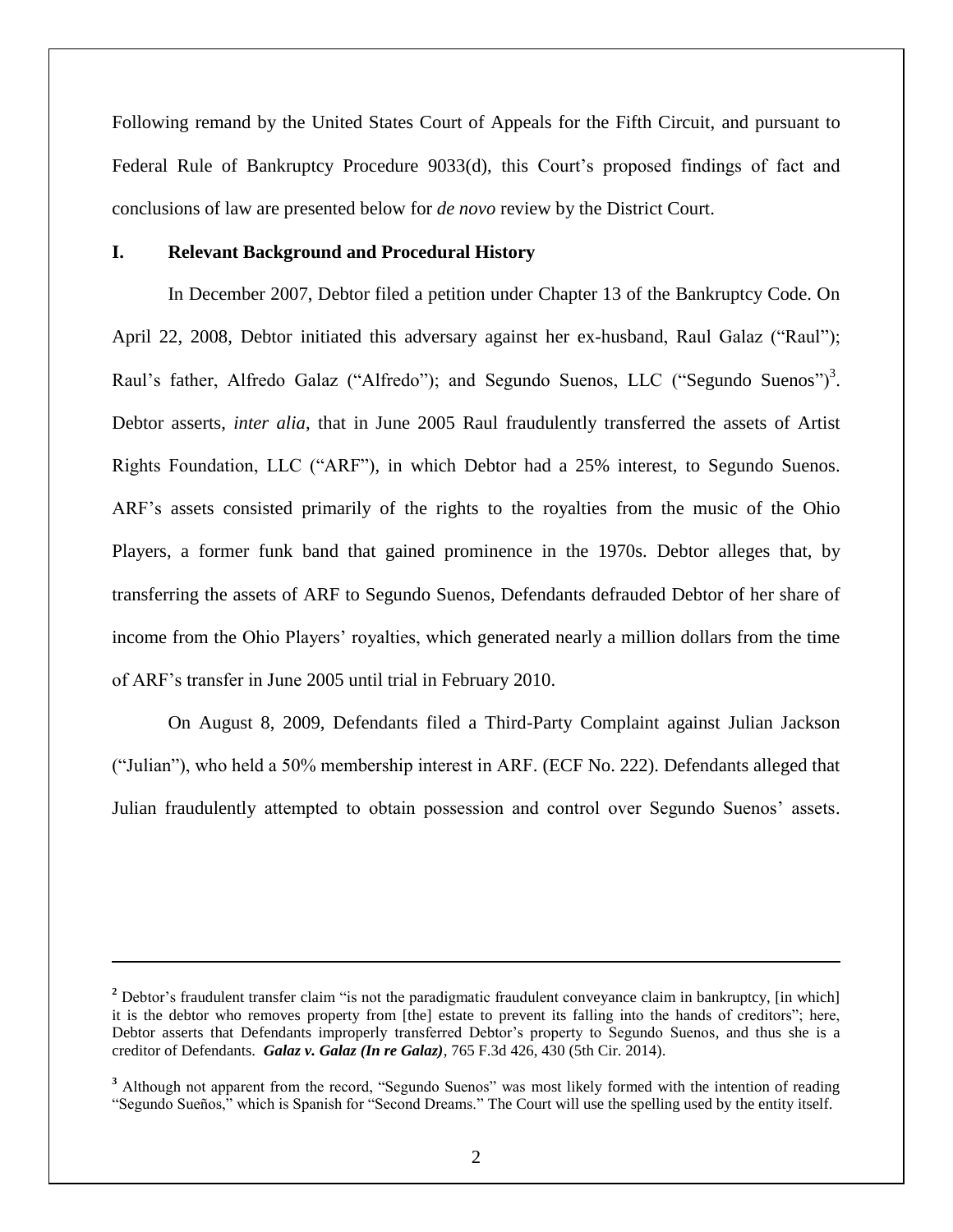Julian, in turn, asserted various counterclaims, including breach of fiduciary duty and fraudulent conversion, against Defendants.<sup>4</sup>

On November 12, 2010, this Court rendered its Opinion that the transfer of assets from ARF to Segundo Suenos was invalid, the transfer was a fraudulent transfer under the Texas Uniform Fraudulent Transfer Act ("TUFTA"), and Raul breached the fiduciary duties he owed to ARF and Julian. (ECF No. 344). The Court found, however, that Debtor held only an economic interest in ARF and, therefore, Raul did not owe any fiduciary duty to Debtor. Further, the Court set aside the transfer from ARF to Segundo Suenos and awarded actual and exemplary damages to Debtor and Julian. Defendants appealed to the District Court. (ECF No. 347).

On April 19, 2012, the District Court upheld this Court's judgment on the merits of the case, but vacated the damage awards and remanded the case for reconsideration of the awards for actual and exemplary damages. (*See* ECF No. 484).

On December 13, 2012, this Court rendered its Opinion on Damages and Judgment, which the District Court affirmed on August 1, 2013. (*See* ECF Nos. 495, 496, 514). Defendants then appealed to the Fifth Circuit.

In light of *Stern v. Marshall*, 131 S. Ct. 2594 (2011), and its progeny, on August 25, 2014, the Fifth Circuit vacated with instructions for the District Court to dismiss Julian's thirdparty counterclaims for lack of subject matter jurisdiction. *Galaz v. Galaz (In re Galaz)*, 765 F.3d 426, 431 (5th Cir. 2014).

The Fifth Circuit also vacated this Court's judgment regarding Debtor and remanded. *Id.* at 432. Although the Fifth Circuit agreed with the District Court that Debtor's TUFTA claim was only "related to" the bankruptcy, rather than a core proceeding under 28 U.S.C. § 157(b), the

 $\overline{a}$ 

**<sup>4</sup>** Following remand from the Fifth Circuit, discussed *infra*, the District Court dismissed any counterclaims made by Julian in this case for lack of subject matter jurisdiction. (*See* ECF No. 524).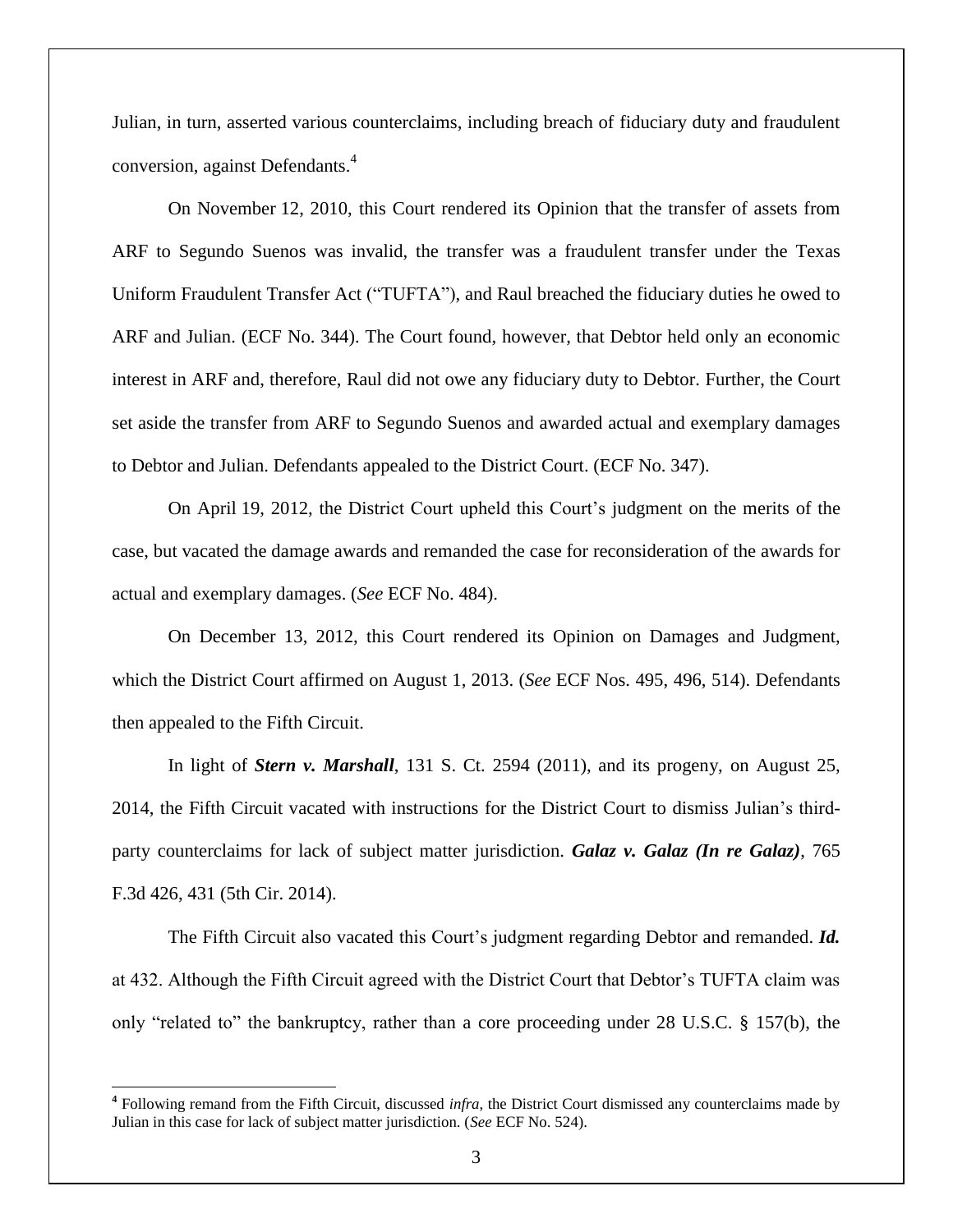court held that Defendants' implied consent did not give this Court jurisdiction to render a final judgment over Debtor's TUFTA claim. *Id.* at 431-32. Additionally, the Fifth Circuit reasoned that "parties' express or implied consent cannot cure the constitutional deficiency that results from circumventing, or diminishing, the Article III structural protections for the federal judiciary." *Id.* at 432 (citing *BP RE, L.P. v. RML Waxahachie Ford, L.L.C.* (*In re BP RE, L.P.)*, 735 F.3d 279, 286-87 (5th Cir. 2013); *Frazin v. Haynes & Boone, L.L.P. (In re Frazin)*, 732 F.3d 313, 319 (5th Cir. 2013)). The Fifth Circuit therefore held that this Court lacked constitutional authority to enter a final judgment regarding Debtor's claims. *Galaz*, 765 F.3d at 432.

On September 24, 2014, the District Court referred the case to this Court to submit proposed findings of fact and conclusions of law for *de novo* review. (ECF No. 523).

### **II. Proposed Findings of Fact**

Raul graduated from law school in 1988 and began practicing law in California, specializing in entertainment law at various law firms. Julian was a music producer. In 1998, Raul and Julian formed ARF as a California LLC. Raul contributed his expertise as an entertainment and copyright lawyer, and Julian utilized his relationship with one of the members of the Ohio Players to successfully secure rights to the Ohio Players' music catalog. Initially, the Ohio Players' music royalties did not generate any revenue.

### **A. After divorcing Raul, Debtor had only an economic interest in ARF.**

In May 2002, Debtor and Raul divorced and executed an agreement, in which Raul assigned one-half of his 50% interest in ARF to Debtor, leaving both Debtor and Raul with a 25% ownership interest in ARF.

Upon divorce, Debtor's community property interest in 50% of ARF terminated, and she received her ownership share of the company by operation of the divorce decree. The divorce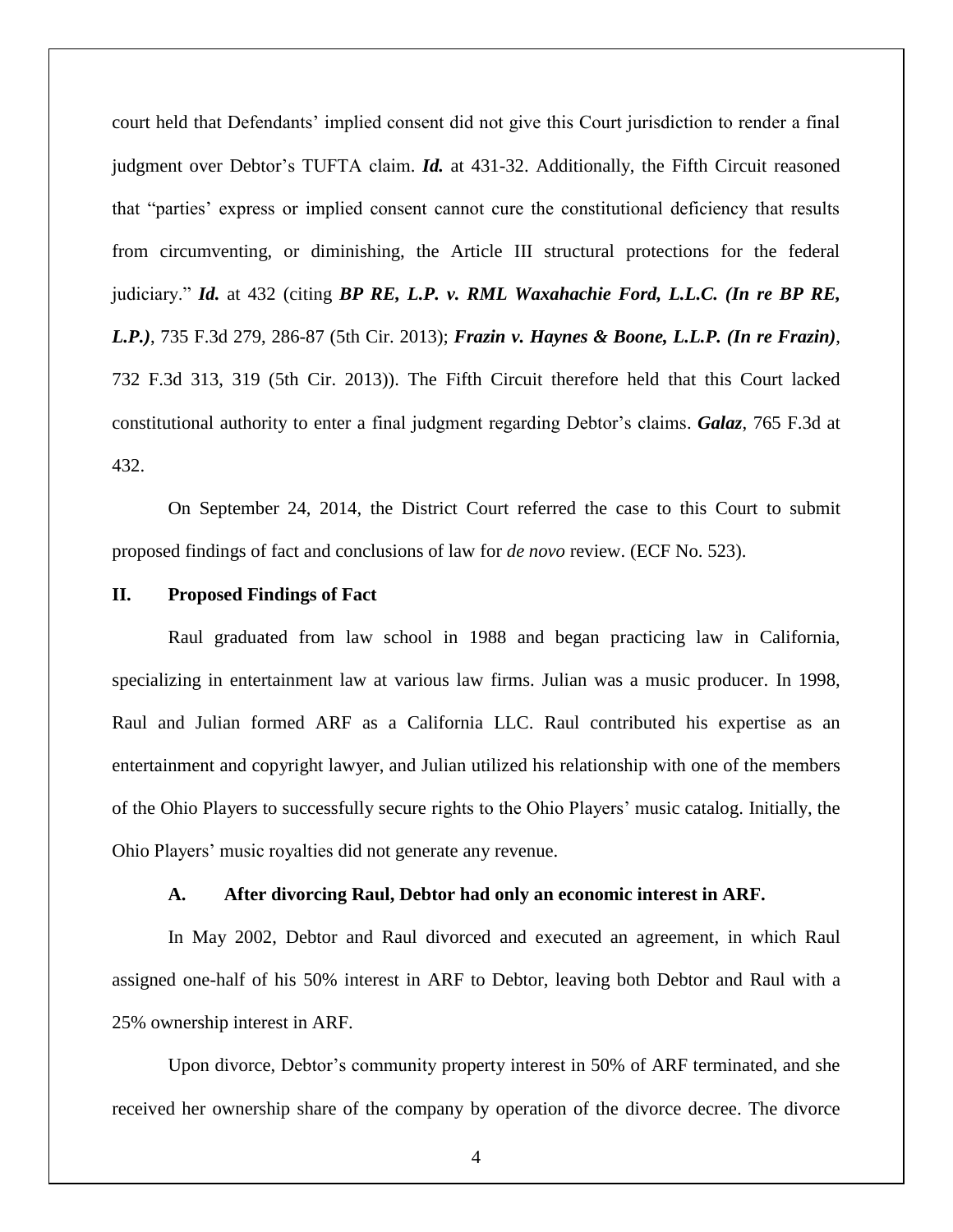decree provided that Debtor received a 25% interest in ARF, but the divorce decree was silent as to the nature of the interest.

Section 6.1 of ARF's operating agreement (the "Operating Agreement") prohibited the transfer of membership interests except "with the prior approval of all Members, which approval may be given or withheld in the sole discretion of the Members." (Def.'s Ex. 2 § 6.1). Debtor argues that by signing the divorce agreement, Raul gave his approval for Debtor to become a full member. Debtor presented no evidence, however, that Julian gave his prior approval to Raul's transfer of membership interest to Debtor. Because a valid transfer of a full membership interest required the *prior* approval of *all* members, the Court finds that Debtor did not hold a full voting membership interest as a result of the divorce agreement.

Further, section 6.3 of the Operating Agreement provided that where a transfer of interest in ARF did not meet the requirements of section 6.1, the transferee would receive a share of the net profits and losses, but could not vote or participate in management of the company.

Thus, because Raul transferred one-half of his interest in ARF without obtaining Julian's consent, the Court finds that Debtor received solely an economic interest, with no management or voting rights, in ARF.

### **B. Raul's Demand Letter did not provide notice to Julian.**

 $\overline{\phantom{a}}$ 

In October 2004, Raul sent Julian a letter (the "Demand Letter"), in which he insisted Julian send him money to cover expenses incurred by ARF, in accordance with the Operating Agreement provisions for a capital call upon ARF's members.<sup>5</sup> (Def.'s Exs. 2, 4). The Court finds Julian did not receive proper notice of the Demand Letter, and the Demand Letter did not properly specify the amounts Julian allegedly owed for services or capital contributions.

<sup>&</sup>lt;sup>5</sup> Section 2.1 of the Operating Agreement provided that, in addition to making initial cash contributions, ARF's members were required to make additional capital contributions in amounts sufficient to maintain ARF's business and in proportion to each member's ownership interest. (Def.'s Ex. 2).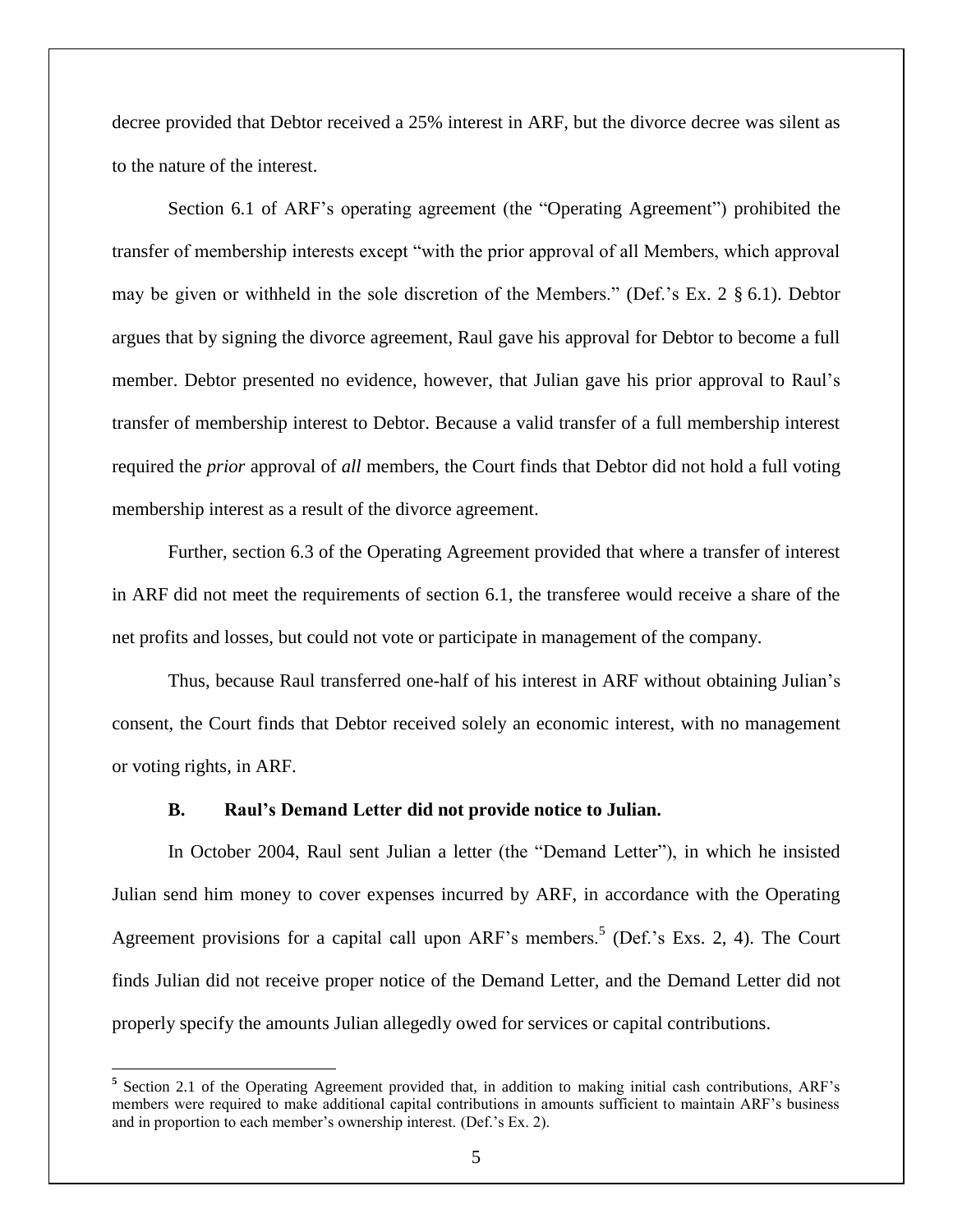First, Raul knew that the address to which he sent the Demand Letter was no longer valid. Before sending the letter, Raul and Julian were pitted against one another in litigation; Raul expressly referenced this litigation in the letter. (Def.'s Ex. 4). In December 2003, Julian received a complaint in the mail, styled "Raul Galaz vs. Julian Jackson," at his correct address in Marina Del Rey, California; Julian received a second complaint at his Nevada address. (Def.'s Ex. 72). Despite providing notice to Julian at the correct address in those instances, Raul sent the Demand Letter to Julian's address in Los Angeles, California, which was listed in the Operating Agreement from June 5, 1998. (Def.'s Exs. 2, 4). Defendants contend that this letter constituted "written notice" under the terms of section 3.2 of the Operating Agreement and that Julian had 10 days to respond to this request for capital contributions.<sup>6</sup> The Court finds, however, that Raul knew the letter would not reach Julian because Raul was aware that Julian no longer resided at the Los Angeles address. Consequently, as Raul intended, Julian never received the Demand Letter and never remitted any money to Raul. (*See* Def.'s Ex. 72).

Second, the Demand Letter did not particularly describe the charges for services or capital contributions Julian allegedly owed at that time and did not account for the capital contributions provided by Julian at the formation of the company. Instead, Raul stated in the letter that he had "incurred out-of-pocket expenses of over \$8,500, tax debt of more than \$5,000 exists, and [he had] not been paid one cent for [his] services." (Def.'s Ex. 4). Raul then demanded that Julian remit \$6,750 to him personally, plus an amount "equal to the fair value of

 $\overline{\phantom{a}}$ 

<sup>&</sup>lt;sup>6</sup> Section 3.2 of the operating agreement stated that any member who fails to "make capital contributions to the Company as required hereunder shall be required to withdraw or resign as a Member upon ten (10) days written notice from . . . other members detailing the . . . services or capital contributions . . . . [S]uch withdrawal . . . shall be deemed automatic unless such services or capital contributions are satisfied during the ten-day period . . . . [S]uch Member shall thereafter only have the rights of a transferee as described in Section 6.3." Section 6.3 provided that a transferee without prior approval of the Members holds only an economic non-participatory interest in the company.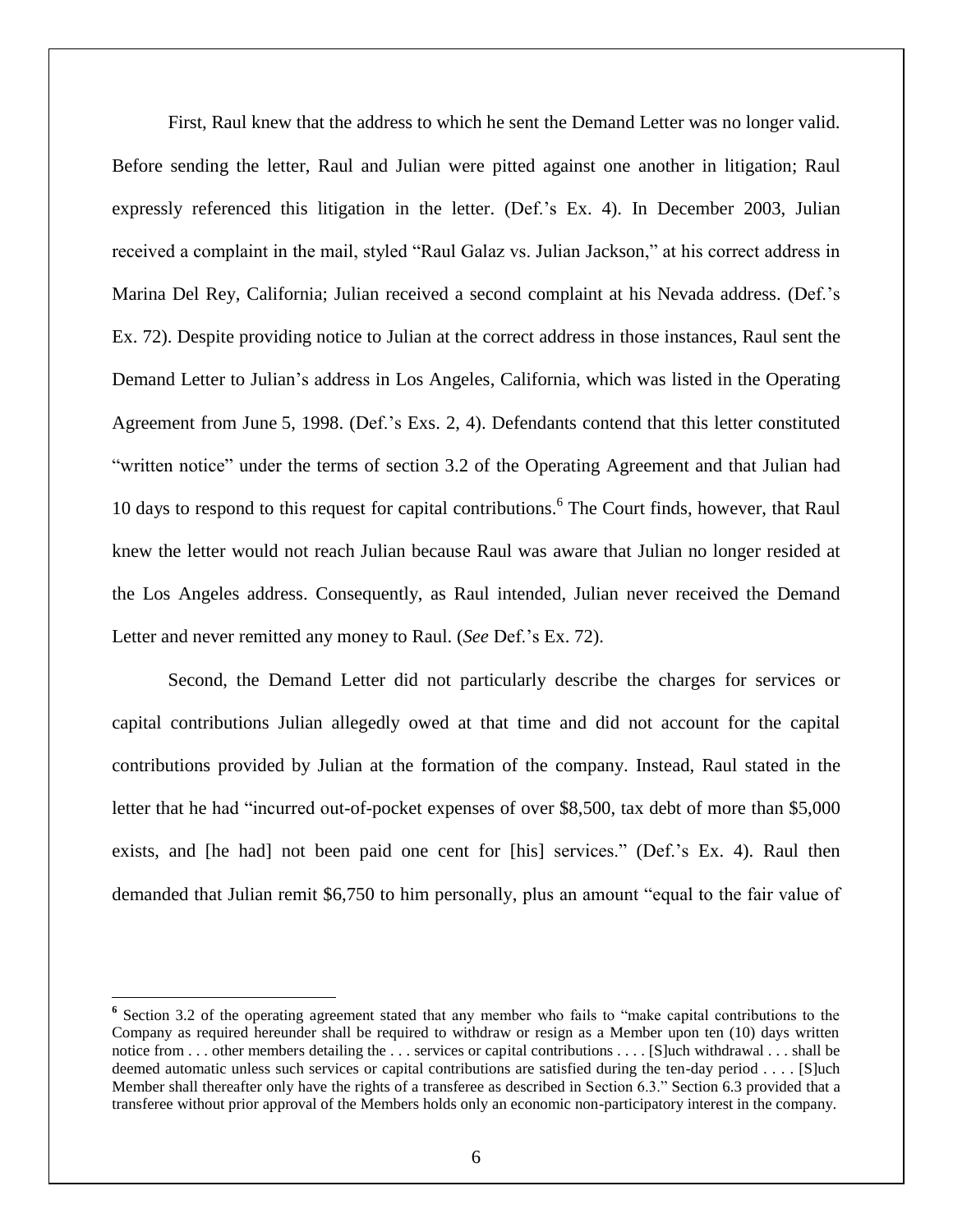my services," which he described as several hundred hours at a rate of \$250 per hour.<sup>7</sup> The Demand Letter was neither a legitimate demand for capital contributions nor an accounting of the company's expenses; rather, it was merely a pretext in Raul's scheme to defraud ARF and its interest holders for his own benefit.

## **C. Transfer of Royalty Rights from ARF to Segundo Suenos**

On June 3, 2005, Raul transferred all of ARF's royalty rights to Segundo Suenos by way of a three-page document titled "Agreement of Assignment and Transfer of Assets of Artist Rights Foundation, LLC, (California)." (Def.'s Ex. 23). At the time of the transfer, Segundo Suenos was not organized as a business entity under the laws of any state. On September 28, 2005, over three months after the transfer, Raul assisted his father in filing the documents required to establish Segundo Suenos as a Texas LLC. (Pl.'s Ex. 9). Raul did not inform Debtor or Julian of the transfer or otherwise obtain their consent to make the transfer. The terms of the transfer purportedly obligated Alfredo and Segundo Suenos to pay the liabilities that Raul recited in the Demand Letter: Raul's out-of-pocket expenses, expenses for Raul's "services," and the past-due California franchise taxes.

Following the transfer, the Ohio Players' royalties soon began to generate a substantial amount of revenue. From the time of the transfer until the time of trial, Segundo Suenos' gross revenue from the royalties totaled nearly one million dollars, and Defendants received all of the money. Debtor received no share of the profits, despite her ownership interest in ARF.

In this scheme, devised by Raul, Alfredo was a mere straw man, while Raul had full knowledge of the fraudulent nature of his actions. The Court finds that Raul intended to defraud

 $\overline{a}$ 

**<sup>7</sup>** Raul made no such demand upon Debtor and did not contribute any personal funds for his proportionate share of the expenses and taxes.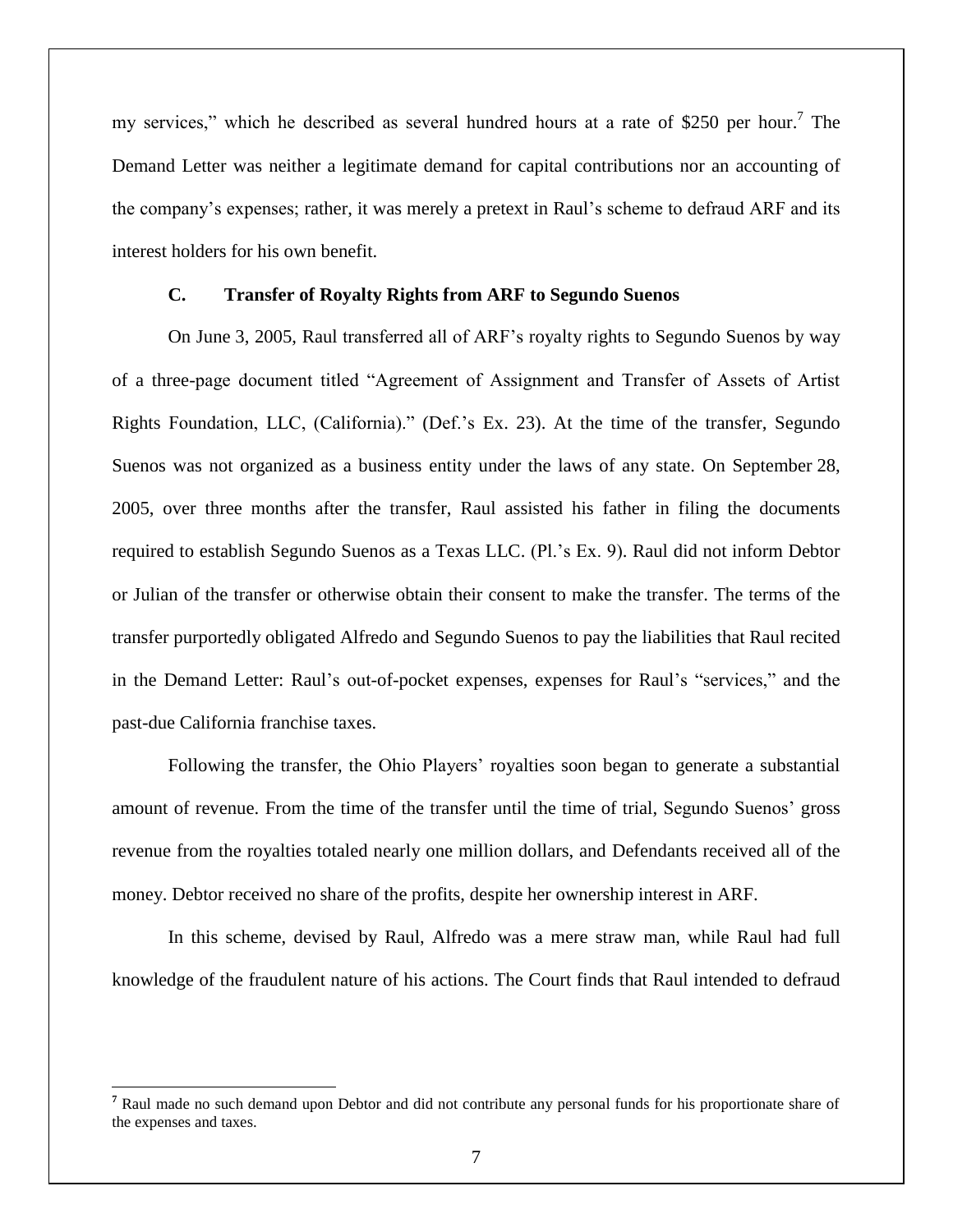Debtor by transferring the royalty rights from ARF to Segundo Suenos—an LLC purportedly owned by Alfredo, an insider—for no consideration.

### **D. Raul wrongfully dissolved ARF.**

After making the transfer, Raul wrongfully dissolved ARF by filing a Certificate of Cancellation with the California Secretary of State on December 27, 2006. (Def.'s Ex. 5). Raul's dissolution was wrongful because ARF's Articles of Organization and the Operating Agreement provided that dissolution of the company would occur under specific conditions.<sup>8</sup> (Def.'s Exs. 1, 2). None of those conditions were met when Raul dissolved ARF.<sup>9</sup>

Also, because Raul wrongfully dissolved ARF without notice to Julian, there was no winding up of its affairs as contemplated by the Operating Agreement. (Def.'s Ex. 2). As a result of Raul's wrongful dissolution, ARF ceased its active existence as an LLC, and the assets of ARF devolved to the individual owners of the company. (ECF No. 344).

### **E. Income Generated by the Ohio Players' Royalties**

 $\overline{a}$ 

Raul testified that the total income generated by the Ohio Players' royalties was \$988,000, which included revenue from royalties owned by ARF, a one-time sale of royalties to Bridgeport Music, Inc., dividend and interest income, and contributions by Alfredo, the ostensible owner of Segundo Suenos. (Trial Tr., 49, Feb. 23, 2010). Alfredo testified that Segundo Suenos received \$998,000 from the rights during that time period. (Trial Tr., 237, Feb. 23, 2010). A twelve-page document titled "Segundo Suenos Income/Expenses (from

**<sup>8</sup>** The Operating Agreement provided that dissolution would occur upon the death, withdrawal, resignation, retirement, insanity, bankruptcy, or dissolution of any member. (Def.'s Ex. 2). It continued to define certain conditions of dissolution, which included: (1) the aforementioned events; (2) the entry of a decree of judicial dissolution pursuant to the California Corporate Code; (3) a vote of members holding at least 51% of the membership interests; or (4) the sale of all or substantially all of ARF's assets. *Id*.

**<sup>9</sup>** The purported transfer from ARF to Segundo Suenos did not constitute the sale of all or substantially all of the company's assets because the Operating Agreement did not authorize the transfer without approval of the majority of membership interests, and Raul did not provide notice to Julian, whose vote was required for approval of the transfer. Because Debtor's membership interest in ARF at that time was economic only, she did not have the voting rights necessary to approve or disapprove a sale of ARF's assets. (Def.'s Ex. 2).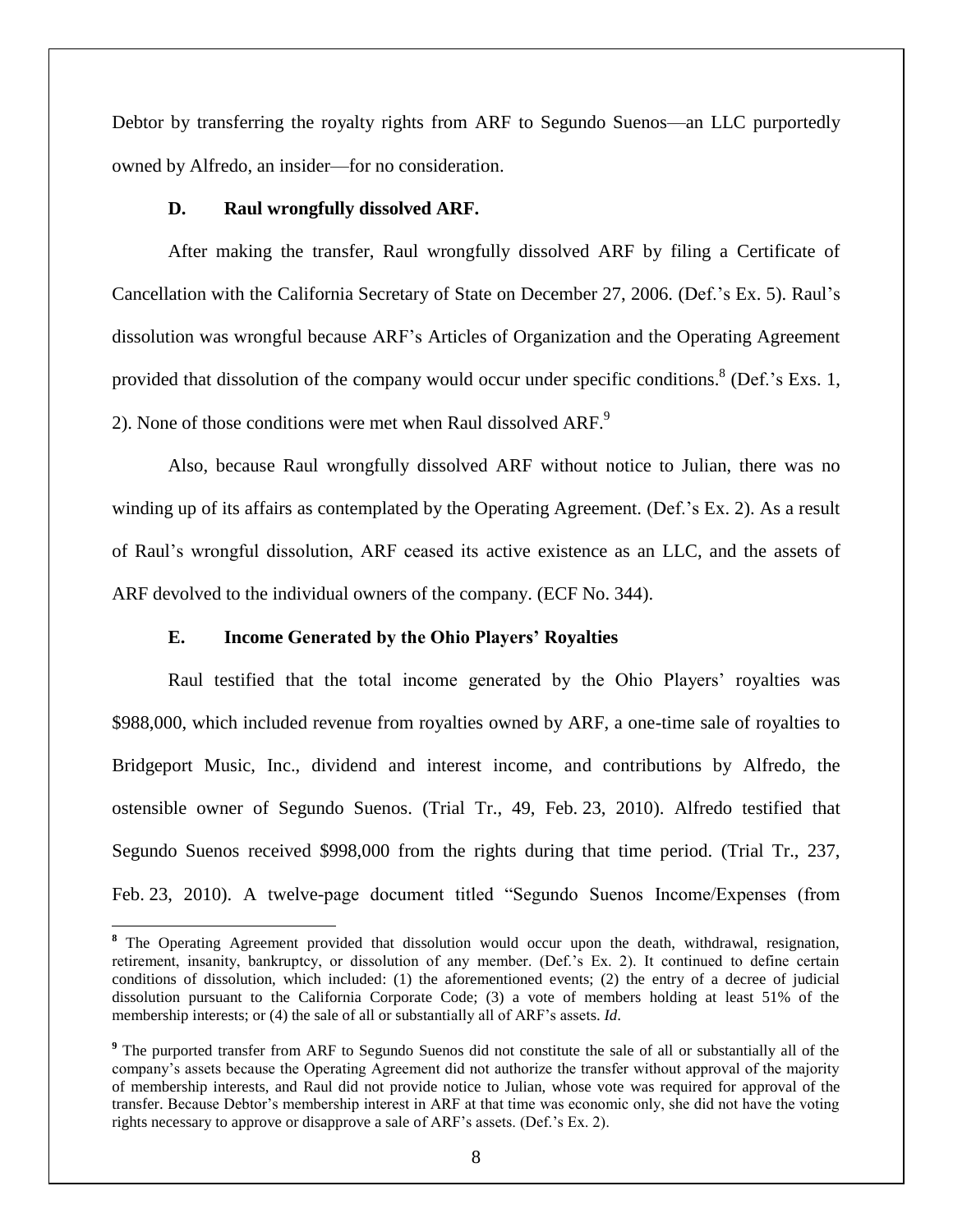inception thru 12-1-09)" (the "Expense Report") listed \$968,529.17 as the total revenue received by Segundo Suenos from the royalties, dividend income of \$401.91, and interest income of \$386.85. (Pl.'s Ex. 14A; Def.'s Ex. 49). In light of the conflicting evidence, the Expense Report is the most reliable indicator of the revenue received by Segundo Suenos. From the Expense Report, the Court finds the total value of the royalties was \$969,317.93, as evidenced by the income the royalties generated for Segundo Suenos, including interest and dividend income. *See Id*.

### **F. Expenses of ARF**

 $\overline{\phantom{a}}$ 

The Court examined ARF's tax liabilities and Segundo Suenos' Expense Report to determine Debtor's portion of total expenses. Raul argued that the Court improperly disregarded evidence of \$694,642.57 in expenses that should have been factored into the valuation of the royalties.<sup>10</sup> The Court reviewed the Expense Report to determine whether the value of the royalties should be reduced, based on the expenses incurred by ARF or Segundo Suenos.

Importantly, ARF was a California LLC owned by Julian, Raul, and Debtor, while Segundo Suenos is a Texas LLC owned by Alfredo. Thus, ARF was a wholly distinct entity from Segundo Suenos and was not liable for the debts, liabilities, or obligations incurred by Segundo Suenos.

### **1. Franchise Tax Liabilities**

From 1998 until 2002, Raul and Julian were the sole members of ARF, each with a onehalf ownership interest in the company. After Raul and Debtor divorced in 2002, Julian maintained his 50% interest, but Raul's interest was reduced to 25%, and Debtor gained a 25% economic-only interest in ARF. In order to accurately determine Debtor's portion of the tax

<sup>&</sup>lt;sup>10</sup> For the same reasons the Court relied on the Expense Report to determine revenue, the Court also looks to the Expense Report to determine expenses. The Expense Report lists the total expenses of Segundo Suenos at \$694,642.57. (Def.'s Ex. 49).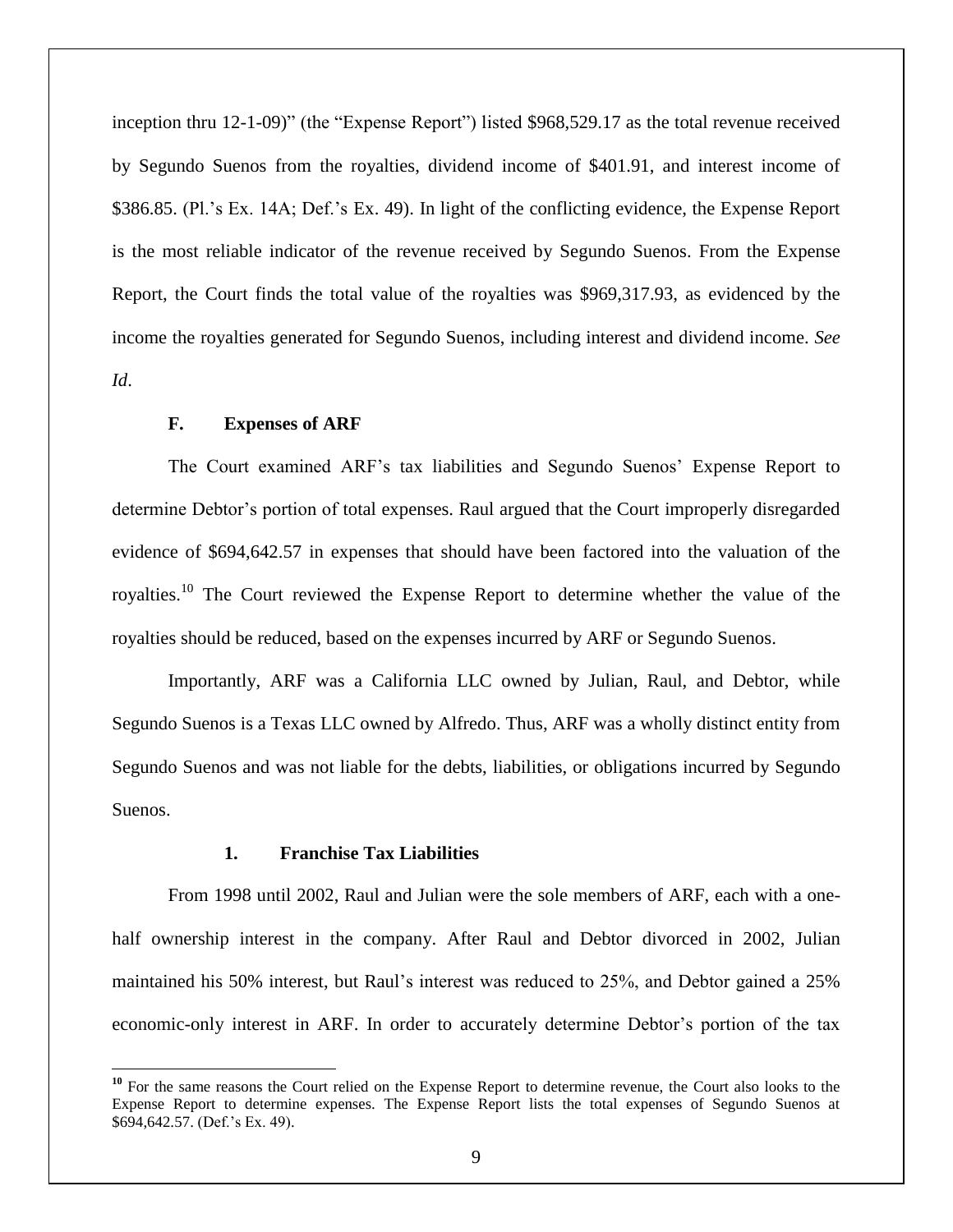liability, the Court calculated the tax liability from 2003 to 2005, when Debtor had an interest in ARF.

Two letters from Raul to the California Franchise Tax Board on behalf of ARF purport to include payment of past-due franchise taxes from 1998, the year ARF was registered as an LLC, through 2005, the year of the transfer of royalties. Yet the letters did not evidence actual payment. (Def.'s Exs. 61, 63). Two bank account statements for Segundo Suenos, however, reflect payments of \$9,376 and \$1,508.05 to the California Franchise Tax Board that match the amounts recited in the letters.<sup>11</sup> (Def.'s Exs. 62, 64). If the transfer had never occurred, ARF would have owed its unpaid California franchise taxes between 1998 and 2005. Segundo Suenos paid a total of \$10,884.05 for ARF's tax liabilities between 1998 and 2005.

Still, there was insufficient evidence to determine the amount of tax liability incurred by ARF for each year between 1998 and 2005. The Court therefore calculated the yearly amount pro rata by dividing the total amount of unpaid taxes over the entire eight-year period from 1998 to 2005. Following this calculation, the yearly pro rata tax liability of ARF equals \$1,360.51. Accordingly, the company incurred \$4,081.52 in tax liability from 2003 to 2005. During this period, the Court finds Debtor is responsible for \$1,020.38, in accordance with her 25% ownership interest in ARF.

### **2. Segundo Suenos' Expense Report**

 $\overline{\phantom{a}}$ 

The Expense Report does not reflect any expenses that were incurred prior to the date of the transfer. (Def.'s Ex. 49). Segundo Suenos also did not regularly keep any profit and loss statements or balance sheets. (Trial Tr., 250-52, Feb. 25, 2010). Further, Defendants neither offered nor presented any evidence of invoices, receipts, work orders, or other documentation to

**<sup>11</sup>** The letters and bank account statements also reflect a payment for ARF's 2006 franchise taxes. No reduction in value should be applied from this payment because it was incurred after the date of the transfer of assets from ARF to Segundo Suenos. Therefore, the 2006 tax payment is outside of the scope of expenses that may equitably be attributed to ARF.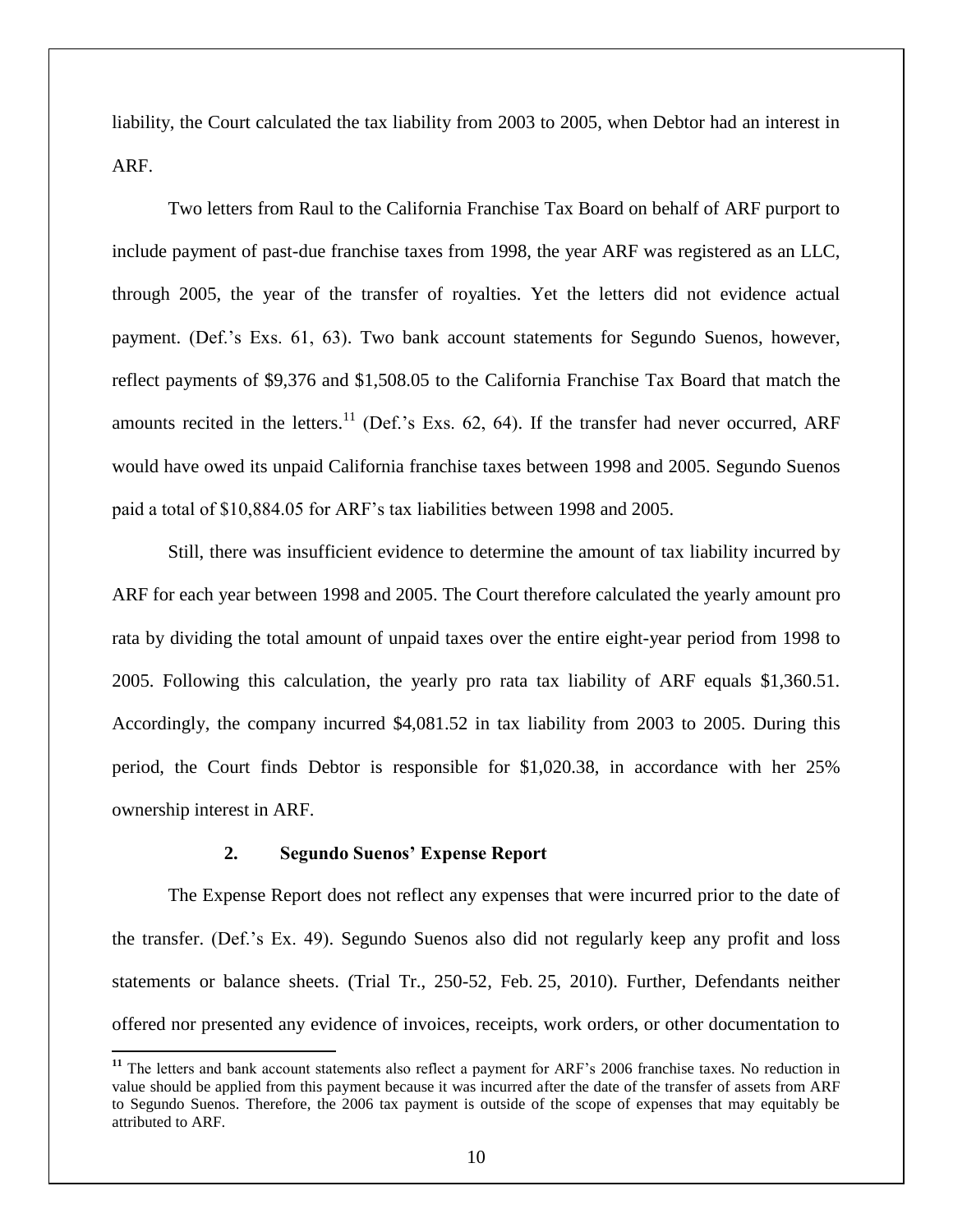support or explain the transactions in the Expense Report. Hence, there was insufficient evidence to prove the existence, reasonableness, or necessity of the expenses in the Expense Report.

Defendants claim that a substantial portion of the revenue was used to pay legal fees incurred in obtaining the royalties. The Expense Report lists legal and professional fees totalling \$331,968.38; however, Defendants presented no evidence that the legal fees were incurred to obtain the royalties. (Def.'s Ex. 49). Payments totaling \$125,000 went to the law firm of Pick & Boydston. *Id*. Pick & Boydston represented Raul in a number of lawsuits, only one of which appears to be directly related to the acquisition of the royalties. *See Segundo Suenos, LLC v. Satchell*, Nos. B213178, B213251, 2009 WL 4646145 (Cal. Ct. App. 2d Dist. Dec. 9, 2009), *cert. denied*, 131 S. Ct. 164 (2010). Two other lawsuits in which Pick & Boydston represented Raul and one of his former business entities had nothing to do with the acquisition of the royalties. In *Galaz v. Jackson*, No. B184916, 2006 WL 648852 (Cal. Ct. App. 2d Dist. Mar. 1, 2006), Raul engaged Pick & Boydston to bring suit against Julian to enforce an illicit money laundering agreement in connection with royalties that Raul illegally acquired to the television show "Garfield and His Friends."<sup>12</sup> Further, in *Worldwide Subsidy Group v. Bogert*, No. B213979, 2009 WL 4609258 (Cal. Ct. App. 2d Dist. Dec. 8, 2009), one of Raul's former business entities retained Pick & Boydston to assert a legal malpractice action, which the court

. . . .

 $12$ 

**<sup>12</sup>** Raul Galaz, having successfully defrauded owners of a television program of a large amount of royalty payments, entered into an illegal money-laundering contract with . . . Julian Jackson. Under their oral agreement, Galaz would give Julian \$59,000 in illicit royalty proceeds, which Julian would place in an offshore bank account and return the funds in untraceable cash to Galaz, less a five percent commission for himself. Julian, however, eschewed the commission and kept the cash. Galaz, aggrieved to find so little honor among thieves, sued Julian for rescission and fraud.

As our courts have long recognized, an illegal contract may not serve as the foundation of any action, either in law or in equity. This state's courts are not in the business of helping criminals recover the proceeds of their fraudulent schemes.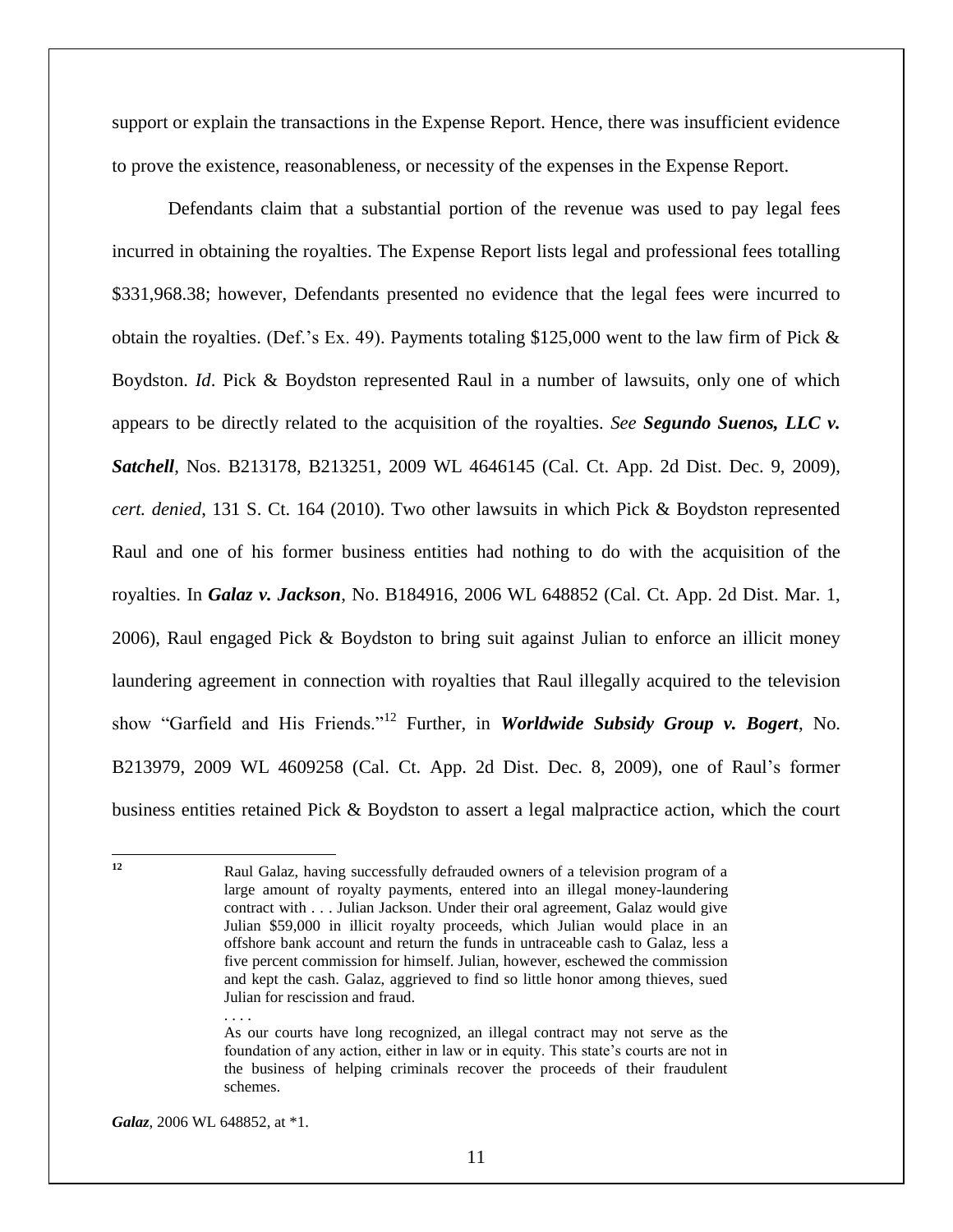held was barred by the statute of limitations. In addition to the lack of evidence showing that these expenses were reasonable or necessary, the Expense Report failed to specifically identify the matters for which payments were made to Pick & Boydston. Moreover, by examining the time frame in which the fees were paid after the transfer between 2006 and 2009, in conjunction with entries showing payments to "James S. Wilk...," "Julian Walk...," "Clerk, U.S. Ba...," "Federal Court...," and "Pacer," it appears that a substantial portion of the revenues were used to pay for Raul's legal fees incurred in defending this lawsuit. (*See* ECF Nos. 67, 106).

The Expense Report also contains many other unproven categories of expenditures that were not reasonable or necessary for the generation of revenue. For example, the Expense Report lists \$48,785.08 for "Auto" expenses, including \$42,000 spent on a Hummer sport utility vehicle for Raul's personal use, \$79.40 to register the Hummer, \$2,568.42 for service on the Hummer, \$820 for car washes at the "Wash Tub," and \$1,843.26 in fuel. (Def.'s Ex. 49). The Expense Report also reveals that Raul paid himself \$48,619.22 in "Consulting Fees" and that he spent \$174.70 on "Dining" for meals at Outback Steakhouse, Carrabba's, and Fatty's. *Id*. A total of \$77,155.16 was paid in "Rent" to Ruth Galaz, who is Raul's mother, and Shantell Sloan, who is Raul's wife. It is unclear whether this rent was for personal or commercial use; nevertheless, Defendants did not establish the legitimacy of these expenses. The Expense Report further reveals expenses of \$12,124.73 on "Travel," \$10,000 on a loan to "Amado Ramos Phone Cente...," and a number of transfers made between multiple accounts at multiple banks.

Defendants also argue that the Court should consider the \$420,000 that Raul allegedly incurred for legal services he provided to ARF. The Court does not consider these purported expenses because Defendants failed to present any contemporaneous evidence specifically showing what services Raul provided, whether those services were provided before or after the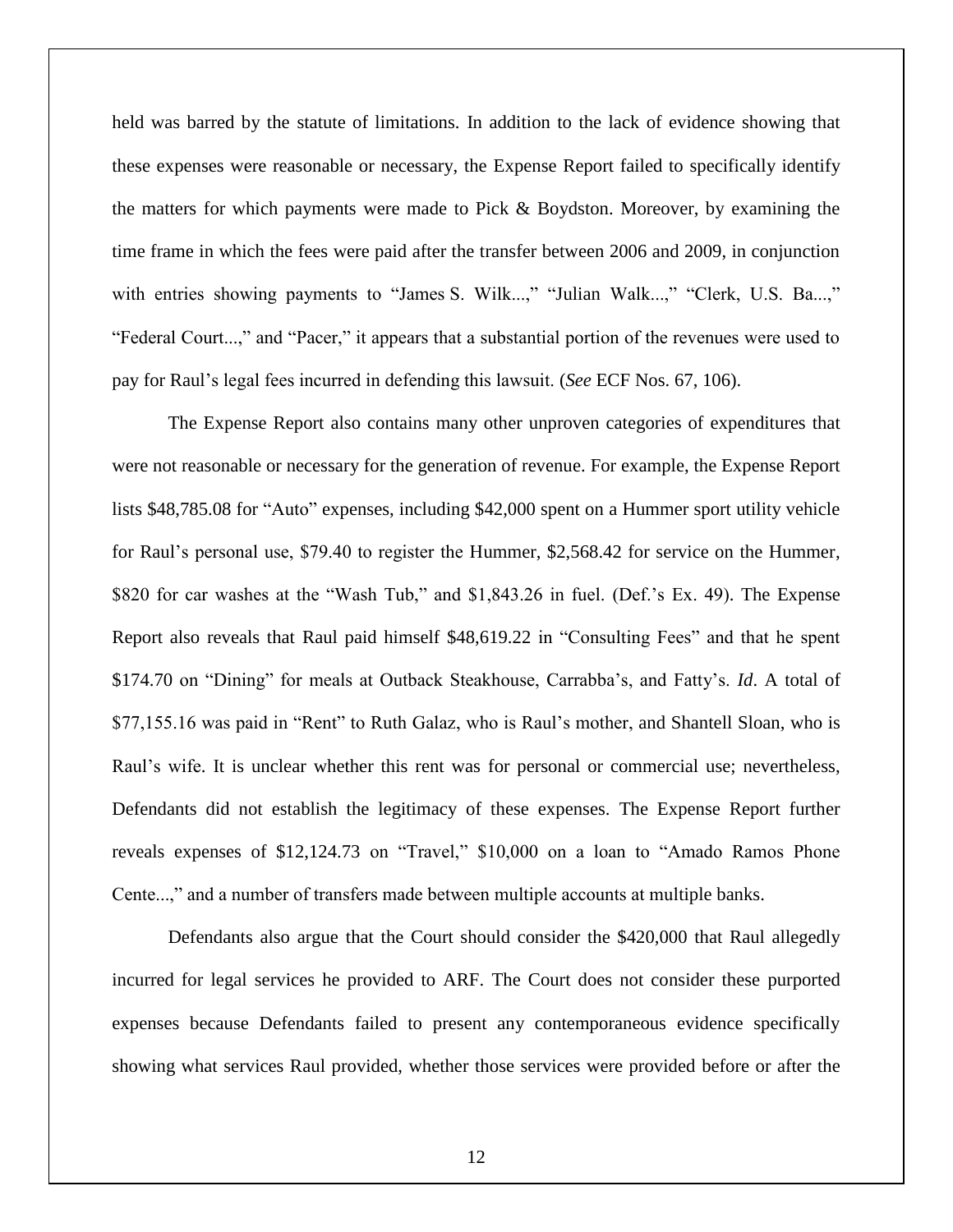transfer, or whether they were reasonable or necessary.<sup>13</sup> At no point in time did Raul ever present any bills to ARF for his legal services. (Trial Tr., 217, Feb. 25, 2010).

The Court therefore finds that value of the royalties should not be reduced based on expenses listed in the Expense Report.

## **G. Litigation in California State Court**

Prior to this controversy, Segundo Suenos filed suit in California against some of the Ohio Players' heirs, asserting its rights to the royalties that ARF allegedly transferred to Segundo Suenos. The California court denied the requested relief, finding that Segundo Suenos lacked standing because it failed to prove a valid transfer of the rights from ARF. Segundo Suenos appealed the judgment, and the appellate court affirmed the trial court's decision. *Satchell*, 2009 WL 4646145, at  $*1$ . Specifically, the California courts held that the transfer failed to comply with United States copyright law and was therefore invalid and unenforceable. Through both the trial and appellate process, the Court finds that Defendants had a full and fair opportunity to litigate the validity of the transfer of the rights in the California courts. Further, Defendants were aware and should reasonably have expected that they would be bound by the California court's determination that the transfer was invalid.

## **III. Proposed Conclusions of Law**

## **A. Jurisdiction and Legal Issues Following Remand by the Fifth Circuit**

Because Debtor's TUFTA "claim is 'related to a case under title 11,' 28 U.S.C. § 157(c)(1), the bankruptcy court may still hear it and 'submit proposed findings of fact and conclusions of law to the district court for *de novo* review and entry of judgment.'" *Galaz*, 765

 $\overline{a}$ **<sup>13</sup>** Further, due to a felony conviction for mail fraud, Raul resigned from the State Bar of California on June 3, 2002, and was formally disbarred in 2007. Raul was not a licensed attorney during much of the time he claimed to be providing legal services to ARF. Raul would not be entitled to any fees for legal services after he forfeited his license in 2002. (Pl.'s Ex. 12); s*ee Cruse v. O'Quinn*, 273 S.W.3d 766, 772 (Tex. App.—Houston [14th Dist.] 2008, pet. denied).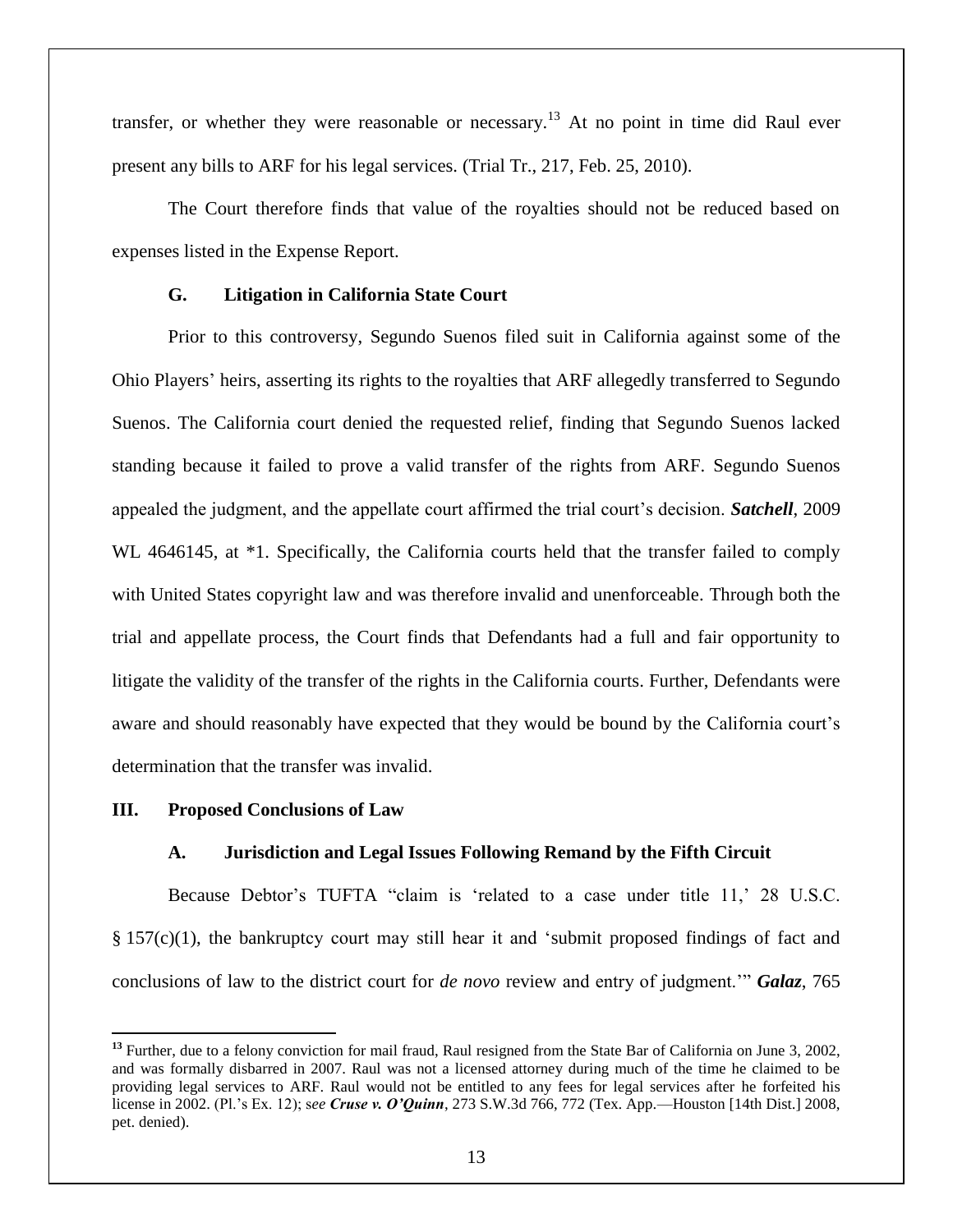F.3d at 432 (citing *Executive Benefits Ins. Agency v. Arkison,* 134 S. Ct. 2165, 2173-74  $(2014)$ ).

Additionally, for the same reasons the Fifth Circuit vacated this Court's judgment over Julian's counterclaims, Defendants' claims against Julian should be dismissed for lack of subject matter jurisdiction, and Julian should be dismissed as a party in this case. *See Galaz*, 765 F.3d at 429-31.

Four primary issues are now before the Court: (1) whether the transfer of the royalty rights from ARF to Segundo Suenos was valid; (2) whether Raul breached a fiduciary duty to Debtor; (3) whether Defendants' disposition of the monies generated through exploitation of the royalty rights was a fraudulent transfer as to Debtor; and (4) appropriate remedies and damages.

### **B. Raul's transfer of royalty rights from ARF to Segundo Suenos was invalid.**

Debtor argues that the transfer of royalty rights from ARF to Segundo Suenos was invalid for three reasons: (1) Raul lacked authority to unilaterally make the transfer; (2) the doctrine of collateral estoppel compels the Court to recognize the transfer as invalid because the matter was previously litigated in a court of competent jurisdiction, and that court determined the transfer was invalid; and (3) the transfer of rights was a fraudulent transfer. The Court agrees with the arguments set forth by Debtor and, for the reasons below, concludes that Raul's transfer of royalty rights from ARF to Segundo Suenos was invalid. The Court separately addresses whether the transfer of rights was a fraudulent transfer in Part III.D below.

### **1. Raul lacked authority to make the transfer**.

Debtor argues that Raul lacked the authority to transfer substantially all of the assets of ARF to Segundo Suenos. In response, Defendants claim that Raul was the sole full member of ARF remaining at the time of the transfer because Julian did not respond to the Demand Letter or remit to Raul his share of the monies necessary to cover the company's expenses and taxes.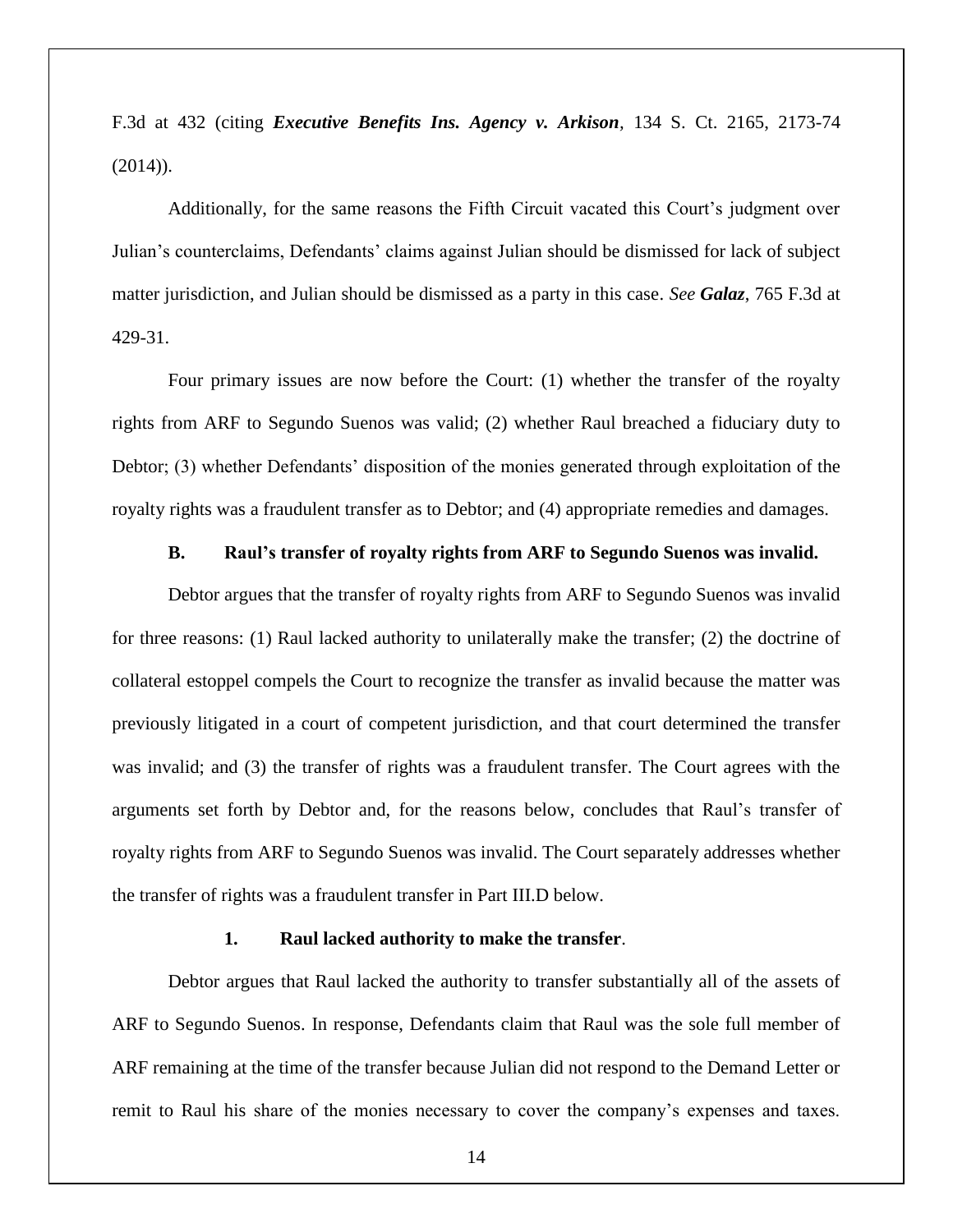Defendants therefore claim that Raul, as the sole managing member of ARF, had authority to make the transfer without notice to, or consent from, Julian. The Court concludes otherwise.

ARF was organized under the laws of California. A California LLC's members or managers may manage the business and affairs of the LLC. *See* CAL. CORP. CODE § 17704.07 (West 2014) (replacing CAL. CORP. CODE § 17150 (effective to Dec. 31, 2013)). ARF's articles of organization stated that its members would manage the LLC. Further, the Operating Agreement stated:

> [T]he intent of each Member is to actively engage in the management of the Company. Accordingly, unless otherwise limited by the Articles or this Agreement, each Member shall have full, complete and exclusive authority, power, and discretion to manage and control the business, property and affairs of the Company, to make all decisions regarding those matters and to perform any and all other acts or activities customary or incident to the management of the Company's business, property and affairs.

(Def.'s Ex. 2 § 4.1). Members of ARF, therefore, had full authority to manage and control the company's business and property. The next section of the Operating Agreement, however, contained a limitation on the authority of members. (Def.'s Ex. 2 § 4.2). The limitations clause stated:

> [N]o member shall have authority to cause the Company to engage in the following transactions without first obtaining the approval of Members holding a majority of the Membership interests: (i) The sale, exchange or other disposition of all, or substantially all, of the Company's assets occurring as part of a single transaction or plan . . . .

*Id*. The rights to the Ohio Players' royalties constituted substantially all of ARF's assets. Looking solely to the LLC documents, the members had authority to sell company property, but the Operating Agreement also required that any member seeking to transfer substantially all of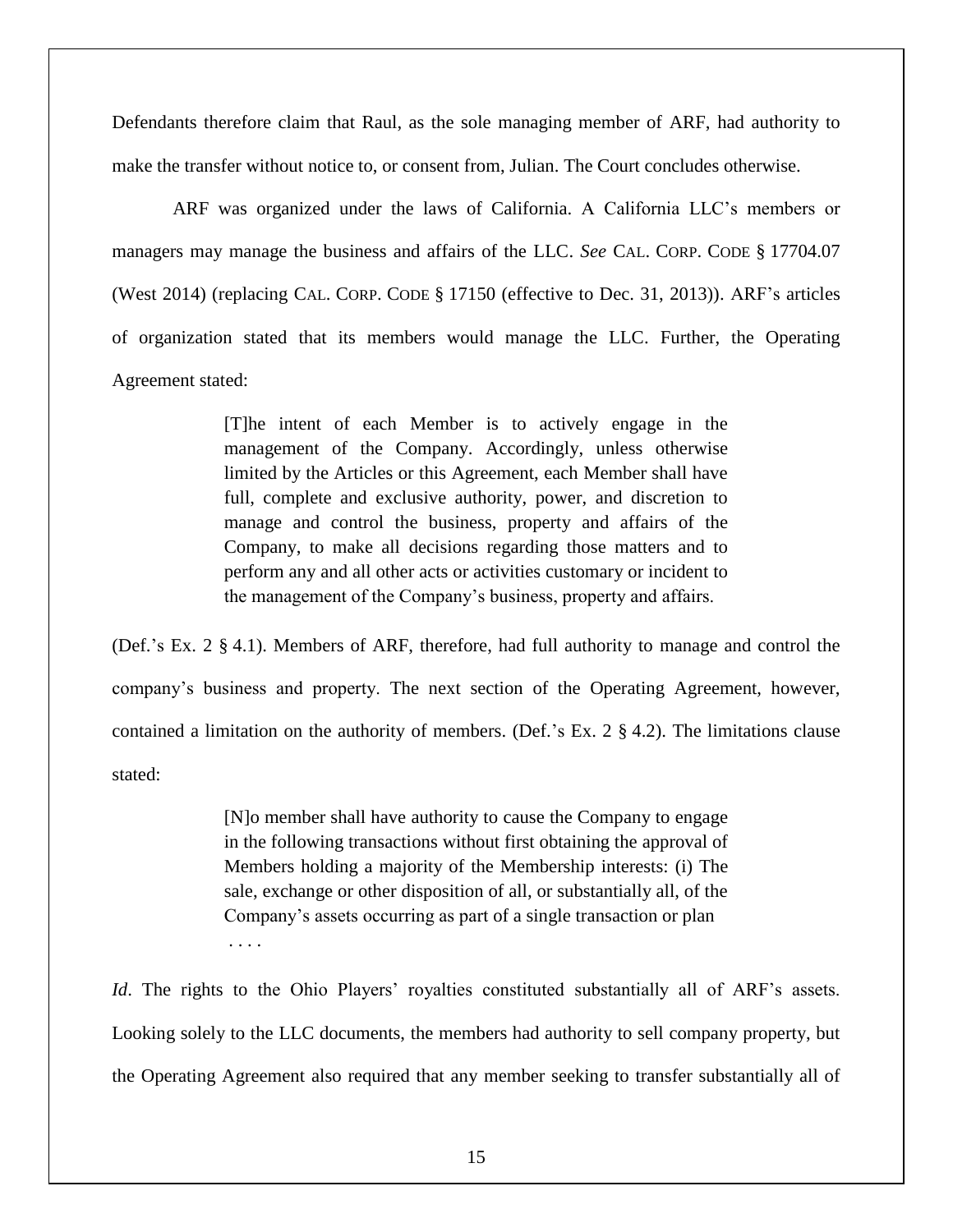ARF's assets had to first obtain the approval of members holding a majority of the membership interests in ARF.

Debtor claims Raul lacked majority approval in disposing of substantially all of ARF's assets because he did not obtain her approval or Julian's approval. Defendants counter that Julian was stripped of his status as a full member of ARF because he failed to respond to the Demand Letter and contribute his share of the corporate expenses and taxes. Further, Defendants argue that Debtor was never a voting member because she had only an economic interest in ARF.

As discussed in this Court's findings above, because Debtor held only an economic interest in ARF, Debtor was not entitled to vote or participate in management. Thus, the Court agrees with Defendants that Raul did not need Debtor's consent to transfer substantially all of ARF's assets to Segundo Suenos. The Court also found, however, that the Demand Letter was insufficient to terminate Julian's membership interest in ARF. Thus, Julian was a full member of ARF, with voting and management rights, at the time of the transfer to Segundo Suenos. Accordingly, Raul needed Julian's approval to transfer the Ohio Players' royalty rights to Segundo Suenos. Raul did not obtain Julian's approval to make the transfer. The Court therefore concludes the transfer is void and unenforceable.

## **2. Defendants are collaterally estopped from claiming the transfer is valid**.

Federal courts must apply the same preclusive effect to state court judgments as state courts would apply. *Allen v. McCurry*, 449 U.S. 90, 95-96 (1980) (citing 28 U.S.C. § 1738); *Huron Holding Corp. v. Lincoln Mine Operating Co.*, 312 U.S. 183, 193 (1941); *Davis v. Davis*, 305 U.S. 32, 39-40 (1938). California courts traditionally apply the doctrine of collateral estoppel if five threshold elements are met: (1) the issue sought to be precluded is identical to that previously decided; (2) the issue was actually litigated; (3) the issue was necessarily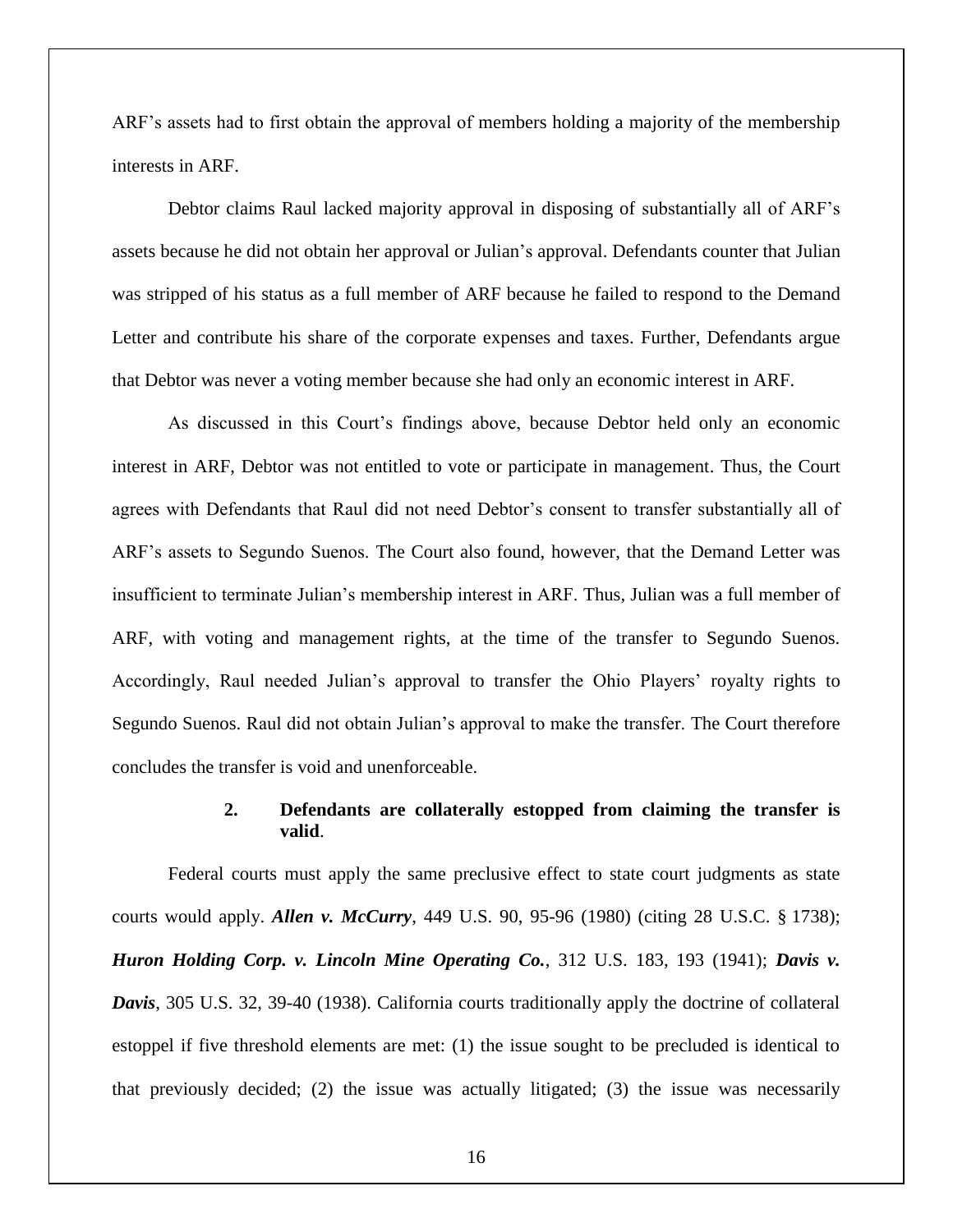decided; (4) the decision in the previous litigation was final and on the merits; and (5) the party against whom preclusion is sought is the same or in privity with the party from the prior proceeding. *Hernandez v. City of Pomona*, 207 P.3d 506, 511 (Cal. 2009) (citing *Lucido v. Superior Court*, 795 P.2d 1223, 1225 (Cal. 1990)).

The issue Debtor seeks to preclude—whether the transfer of the royalty rights from ARF to Segundo Suenos was valid—is identical to the issue tried by the California court in the prior lawsuit. The issue was actually litigated. The appellate court in the prior action noted in its decision that the trial was reopened for the specific purpose of giving Segundo Suenos an opportunity to present further evidence to prove the assignment. After reopening, Segundo Suenos failed to prove the validity of the transfer of the royalty rights. The decision of the trial court was based on the merits, is final, and was upheld on appeal. Finally, Segundo Suenos is the same party in both actions. *Satchell*, 2009 WL 4646145, at \*2-3.

To determine whether the issue was actually litigated, the Court must also "consider whether the party against whom the earlier decision is asserted had a 'full and fair' opportunity to litigate the issue." *Nein v. HostPro, Inc.*, 95 Cal. Rptr. 3d 34, 44-45 (Ct. App. 2d Dist. 2009) (quoting *Roos v. Red*, 30 Cal. Rptr. 3d 446, 452 (Ct. App. 2d Dist. 2005)). Further, "[i]n the context of collateral estoppel . . . the circumstances must have been such that the party to be estopped should reasonably have expected to be bound by the prior adjudication." *Nein*, 95 Cal. Rptr. 3d at 45 (citations omitted).

Through both the trial and appellate process, as discussed in the Court's findings above, Defendants had a full and fair opportunity to litigate the validity of the transfer of the royalty rights in the California courts. Second, Defendants should reasonably have expected to be bound by the prior adjudication. In California, the court had to determine whether Segundo Suenos, as the plaintiff, had standing to bring the suit. To decide whether Segundo Suenos had standing, the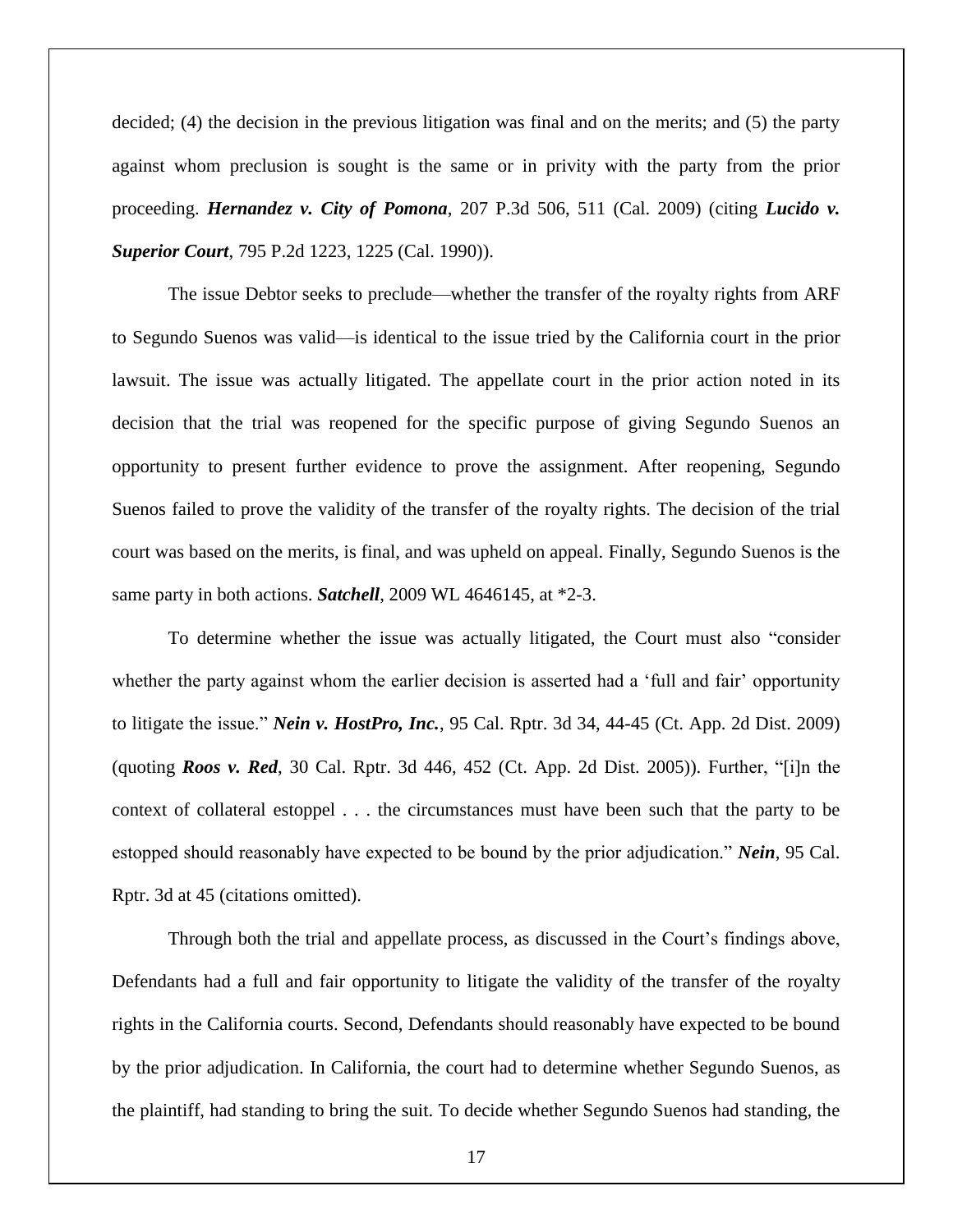court had to determine whether the transfer was valid. By bringing the suit, requesting and receiving a reopening of the case, and later appealing the decision, Defendants were aware and should reasonably have expected that they would be bound by the California court's determination that the transfer was invalid.

The California court's final judgment collaterally estops the Defendants from claiming that the transfer of royalty rights from ARF to Segundo Suenos was valid. Even if the Defendants were not so estopped, the evidence presented at trial shows that Raul lacked the authority to transfer substantially all of ARF's assets at the time of the purported transfer. Thus, the royalty rights were not validly transferred by ARF, and Debtor retained a 25% interest in the assets of ARF.

### **C. Raul did not breach a fiduciary duty to Debtor because Debtor held only an economic interest in ARF.**

As a manager of ARF, Raul owed a fiduciary duty to the LLC and its members. CAL. CORP. CODE § 17704.09 (replacing CAL. CORP. CODE § 17153 (effective to Dec. 31, 2013)). Because, under the California LLC statute, the fiduciary relationship between members of an LLC is the same as that between partners in a partnership, the Court looks to partnership case law to determine whether Raul owed a fiduciary duty to Debtor. "[C]ourts in . . . California have ruled that an assignment of a partnership interest does not bring the transferee into a fiduciary relationship with the remaining partners." *Griffin v. Box*, 910 F.2d 255, 261 (5th Cir. 1990) (citing *Kellis v. Ring*, 155 Cal. Rptr. 297, 299-300 (Ct. App. 2d Dist. 1979); *accord Bookstein v. Gross*, No. B167486, 2004 WL 2439589, at \*6 (Cal. Ct. App. 2d Dist. Nov. 2, 2004) ("[T]he limits placed on partnership assignees prevent an assignee from maintaining an action against a general partner for breach of fiduciary duty."). Thus, because Debtor held only an economic interest in—and was not a member of—ARF, Raul did not owe Debtor a fiduciary duty.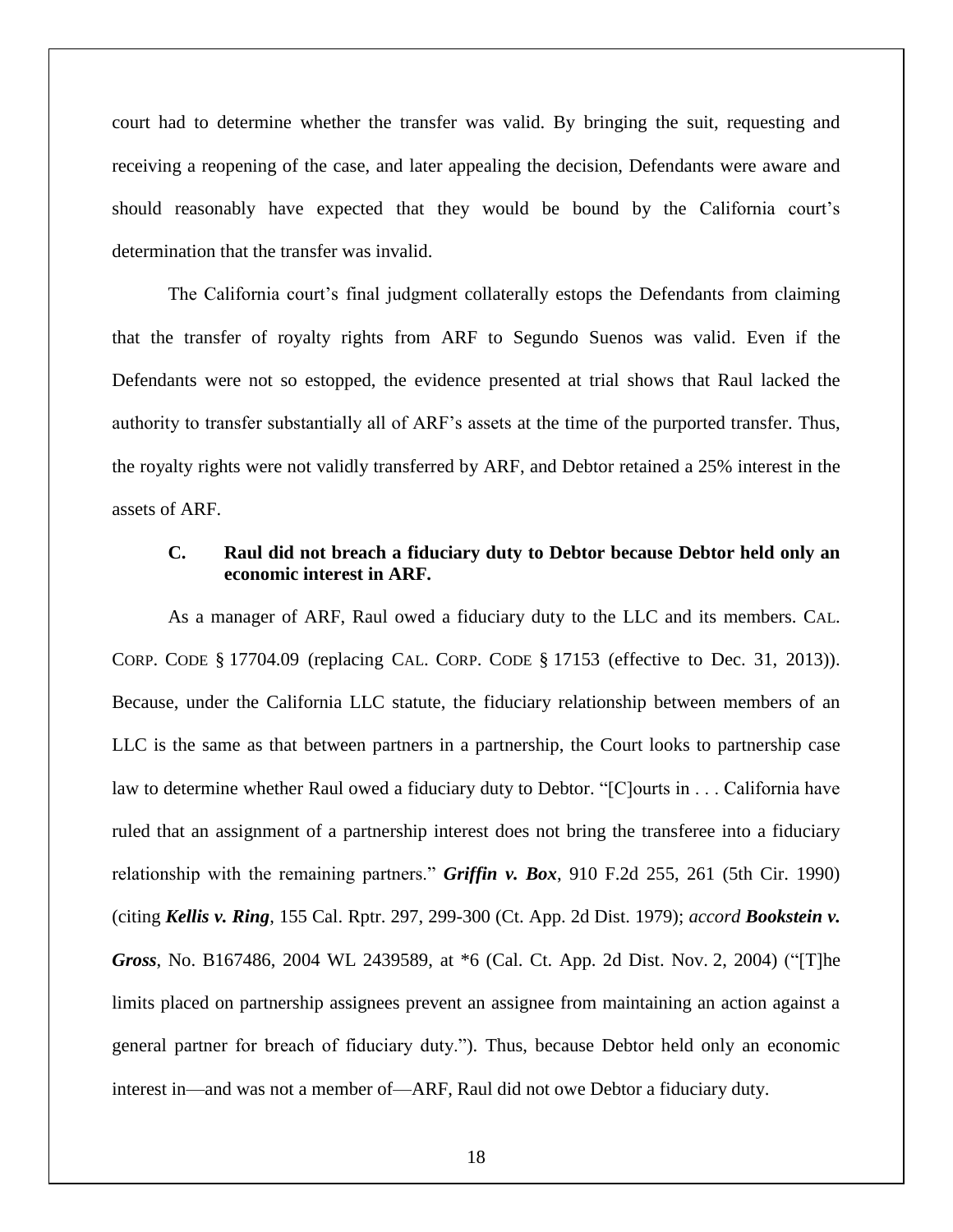### **D. The transfer to Segundo Suenos was a fraudulent transfer under TUFTA**.

The Court concludes that the transfer of royalties from ARF to Segundo Suenos was a fraudulent transfer under TUFTA, and should be set aside. *See* TEX. BUS. & COM. CODE ANN. § 24.005(a) (West 2014). A number of the "badges of fraud" listed in section 24.005(b), which show actual intent to defraud, were present at the time of the transfer and are the basis for strong inferences of fraud. *See Soza v. Hill (In re Soza)*, 542 F.3d 1060, 1067 (5th Cir. 2008) ("Not all, or even a majority, of the 'badges of fraud' must exist to find actual fraud. Indeed, '[w]here several of these indicia of fraud are found, they can be a proper basis for an inference of fraud.'" (quoting *Roland v. United States*, 838 F.2d 1400, 1403 (5th Cir. 1988))).

### **E. Damages**

For the reasons set forth below, Debtor is entitled to an award of \$241,309.10 in actual damages. Further, the circumstances surrounding Defendants' conduct were sufficiently egregious to compel an award of \$250,000.00 in exemplary damages. Thus, the Court concludes Debtor is entitled to \$491,309.10 in total damages.

### **1. Actual Damages Based on the Value of the Ohio Players' Royalties**

TUFTA creates a statutory cause of action through which a creditor may seek recourse for a fraudulent transfer. *See* TEX. BUS. & COM. CODE ANN. § 24.005. TUFTA authorizes both equitable relief, through the avoidance of a fraudulent transfer, and money damages up to the value of the property transferred. *Wohlstein v. Aliezer*, 321 S.W.3d 765, 776 (Tex. App.– Houston [14th Dist.] 2010, no pet.) (citing *Chu v. Hong*, 249 S.W.3d 441, 446 (Tex. 2008)). Specifically, the remedies for a fraudulent transfer under TUFTA include: (1) avoidance of the transfer to the extent necessary to satisfy the creditor's claim; (2) an attachment or other provisional remedy; (3) other equitable remedies such as injunctions or the appointment of receivers; or (4) any other relief that the circumstances may require. TEX. BUS. & COM. CODE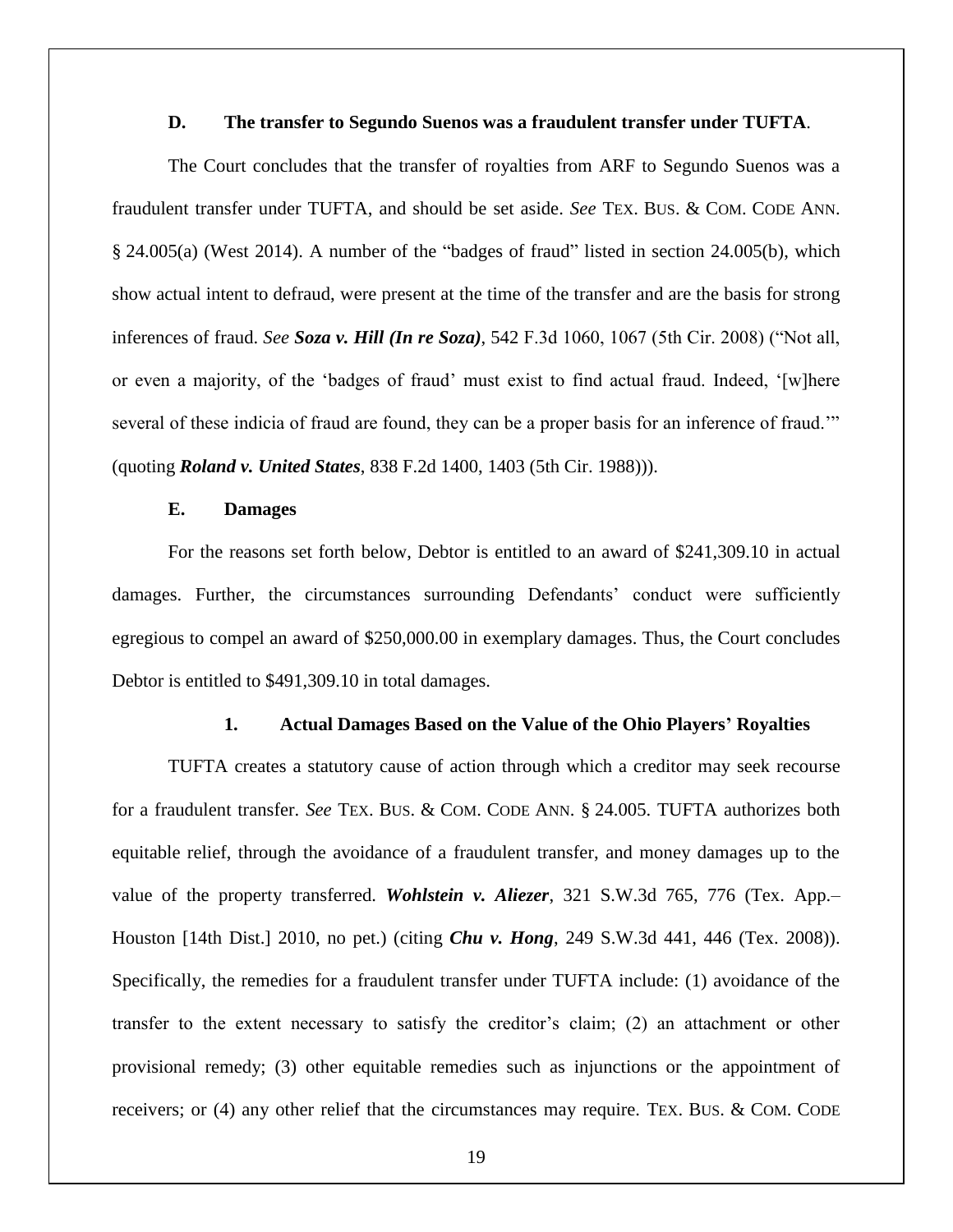ANN. § 24.008(a); *Airflow Houston, Inc. v. Theriot*, 849 S.W.2d 928, 933–34 (Tex. App.– Houston [1st Dist.] 1993, no writ). "The last option is quite broad." *Airflow*, 849 S.W.2d at 934.

Debtor is entitled to relief in the amount of the value taken by Defendants to restore Debtor's position as if the fraudulent transfer had never occurred.<sup>14</sup> *See Asarco LLC v. Ams. Mining Corp.*, 404 B.R. 150, 170–73 (S.D. Tex. 2009) (stating that the court can award an amount of damages necessary to put a claimant in the financial condition in which it would have been before the fraudulent transfer took place). A court has wide discretion to approximate the value that a claimant has lost as a result of a defendant's fraudulent transfer of assets. *See West v. Hsu* (*In re Advanced Modular Power Sys*.), 413 B.R. 643, 678 (Bankr. S.D. Tex. 2009) (citing *Asarco*, 404 B.R. at 162) (stating that it is within the discretion of the court to award relief in the amount of value taken by a defendant). In awarding damages based upon the value of the asset transferred, a court may adjust the award "as the equities may require." TEX. BUS. & COM. CODE ANN.  $\S$  24.009(c)(1). With these principles in mind, the Court will determine the amount of value lost by Debtor, adjusted equitably according to the circumstances of the case.

Because Debtor lost the benefit of her ownership interest from June 2005 until November 2010 as a result of the fraudulent transfer, she is entitled to her proportionate share of the \$969,317.93 in gross income generated by the royalties during that period of time. Based on that calculation, Debtor's share of the revenue totals \$242,329.48, less allowable expenses. This amount is the starting point to determine the amount of value that Debtor was deprived of as a result of the fraudulent transfer.

As discussed in the Court's findings above, because the Expense Report reveals expenses incurred by Segundo Suenos—a wholly distinct entity formed for the purpose of defrauding

 $\overline{a}$ 

<sup>&</sup>lt;sup>14</sup> Because the assets of ARF have devolved to the individual owners of the LLC, any relief granted will be to the owners of ARF in their individual capacities.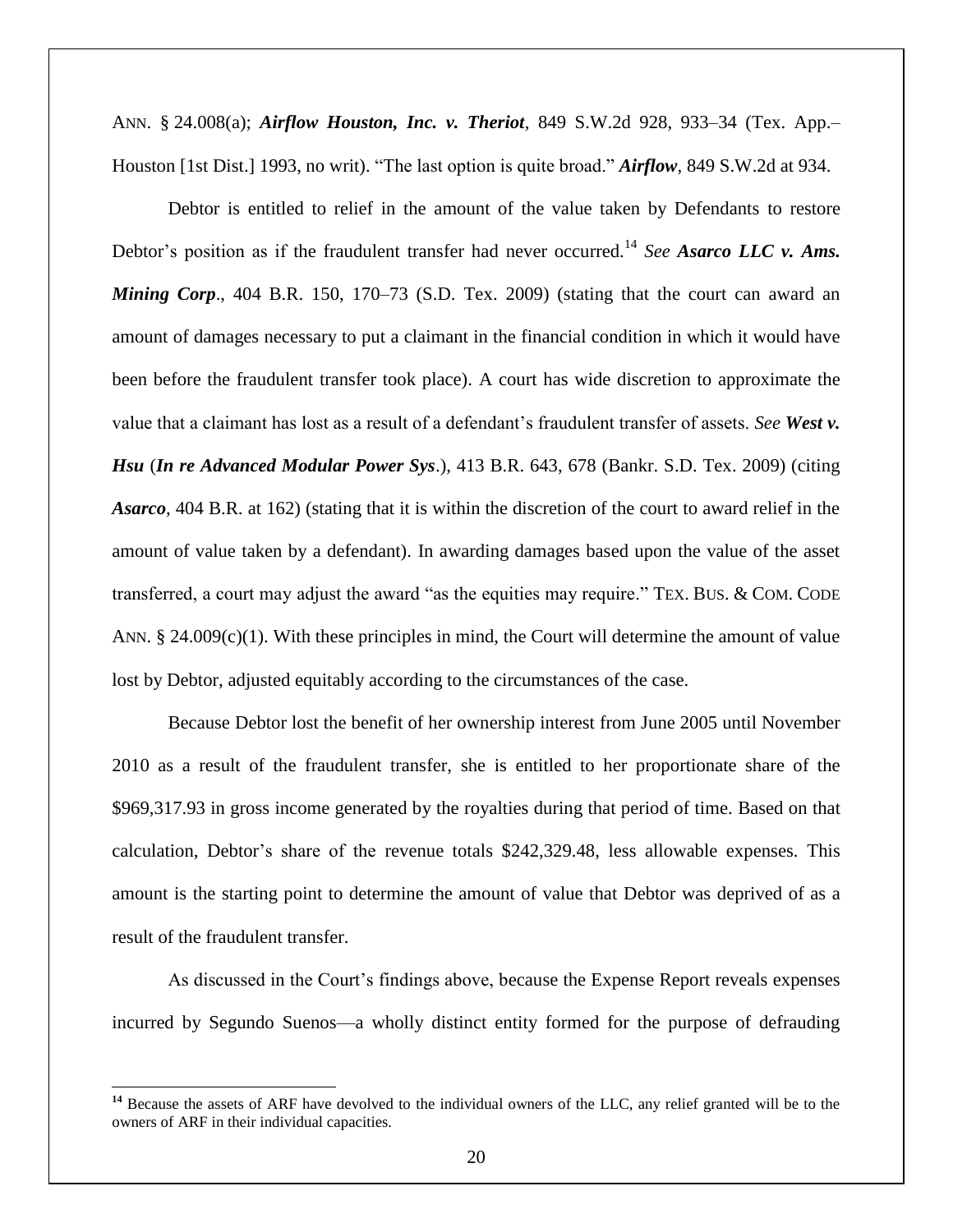Debtor of her share of revenue—the royalties' value is not reduced by the expenses of Segundo Suenos in the Expense Report. *See Advanced Modular Power Sys*., 413 B.R. 643, 679 (Bankr. S.D. Tex. 2009) (declining to reduce damage award in breach of fiduciary duty and fraudulent transfer case where doing so would reward wrongdoers for their actions). Moreover, the existence of a number of illegitimate expenses in the Expense Report renders reliability of those expenses tenuous, at best. The Court thus declines to consider these expenses—to do otherwise would give indirect countenance to Defendants' improper conduct. *See* TEX. BUS. & COM. CODE ANN.  $\S$  24.009(c)(1) (damage award for value of property transferred "subject to adjustment as the equities may require").

Still, Debtor should be responsible for her proportionate share of reasonable and necessary expenses that were incurred by ARF prior to the date of the transfer. The members of ARF are liable for their share of ARF's unpaid franchise taxes prior to the transfer. As reflected in the Court's findings above, between 2003 and 2005, Debtor was responsible for \$1,020.38 in unpaid franchise taxes.

Thus, after subtracting Debtor's share of tax liability prior to the transfer, the Court concludes that Debtor is entitled to actual damages of \$241,309.10.

### **2. Exemplary Damages Based on Fraud, Malice, and Gross Negligence**

"A bankruptcy court may rely on state law to award exemplary damages where the Bankruptcy Code does not specifically allow such measures." *Franklin Bank, S.S.B. v. Barnes*  (*In re Barnes*), 369 B.R. 298, 310 (Bankr. W.D. Tex. 2007). Under Texas law, courts of equity have the power to assess exemplary damages, and, as such, a bankruptcy court may assess exemplary damages where state law supports such an award. *Id*. Furthermore, exemplary damages are proper in order "to punish the defendant for outrageous, malicious, or otherwise morally culpable conduct." *Transp. Ins. Co. v. Moriel*, 879 S.W.2d 10, 16 (Tex. 1994). In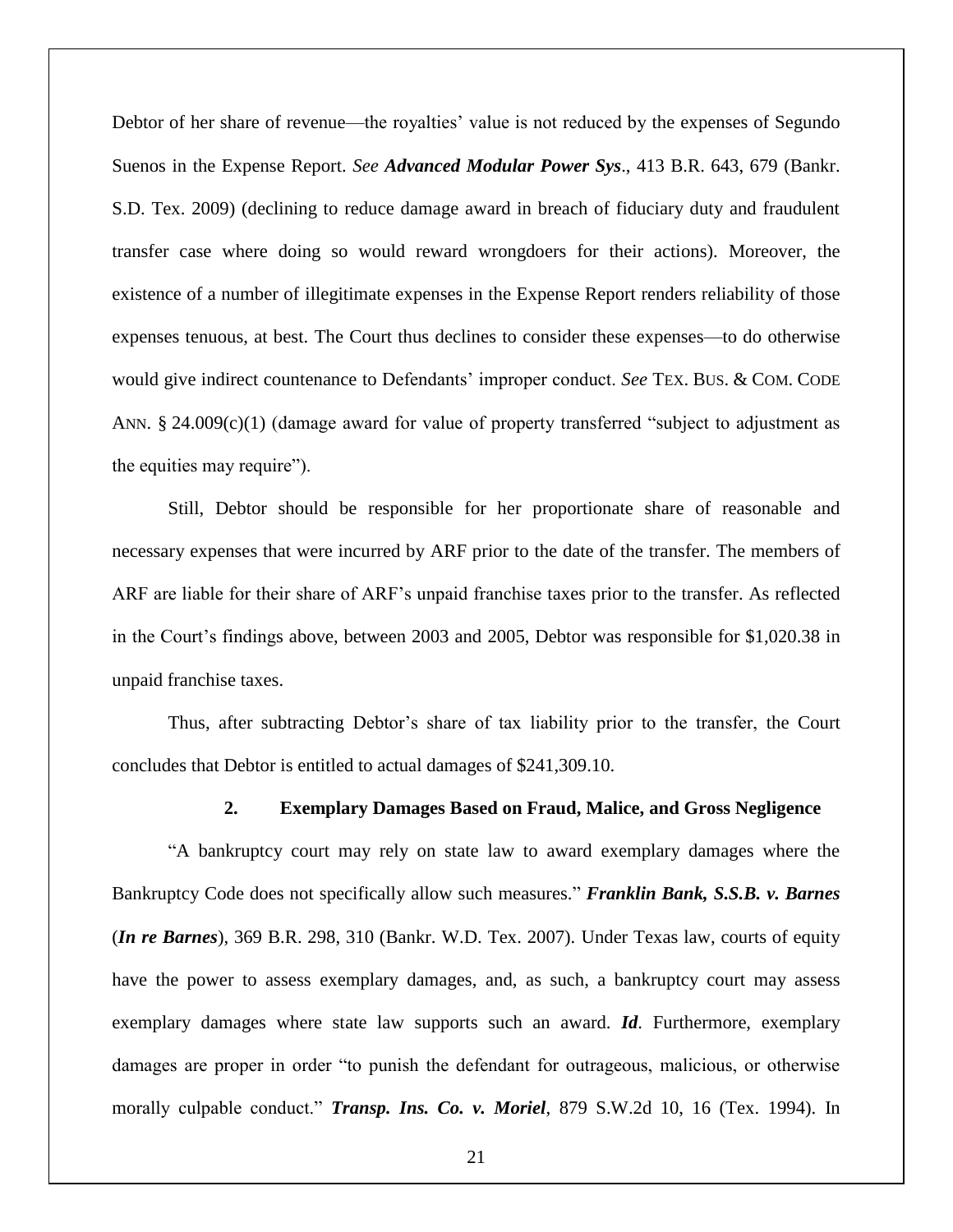addition to punishing a wrongdoer, exemplary damages serve to deter others from engaging in similar conduct. *Owens-Corning Fiberglas Corp. v. Malone*, 972 S.W.2d 35, 40 (Tex. 1998).

"Exemplary damages may be awarded only where the plaintiff proves by clear and convincing evidence that the loss or injury results from: (1) fraud; (2) malice; or (3) gross negligence." *In re Barnes*, 369 B.R. at 310 (citing TEX. CIV. PRAC. & REM. CODE ANN. § 41.003 (Vernon Supp. 2007)). "'Fraud' means fraud other than constructive fraud." TEX. CIV. PRAC. & REM. CODE ANN. § 41.001(6) (West 2014). "'Malice' means a specific intent by the defendant to cause substantial injury or harm to the claimant." TEX. CIV. PRAC. & REM. CODE ANN. § 41.001(7). Specific intent means that "the actor desires to cause the consequences of his act, or that he believes the consequences are substantially certain to result from it." *Mission Res., Inc. v. Garza Energy Trust*, 166 S.W.3d 301, 314 (Tex. App.–Corpus Christi 2005), *rev'd on other grounds*, 268 S.W.3d 1 (Tex. 2008). Further, "gross negligence" is defined as an act or omission:

- (A) which when viewed objectively from the standpoint of the actor at the time of its occurrence involves an extreme degree of risk, considering the probability and magnitude of the potential harm to others; and
- (B) of which the actor has actual, subjective awareness of the risk involved, but nevertheless proceeds with conscious indifference to the rights, safety, or welfare of others.

TEX. CIV. PRAC. & REM. CODE ANN. § 41.001(11).

Based upon the evidence presented at trial, Debtor proved she was harmed by the Defendants' acts of gross negligence, malice, and fraud in connection with the fraudulent transfer of assets from ARF to Segundo Suenos. For that reason, the circumstances of this case compel an award of exemplary damages.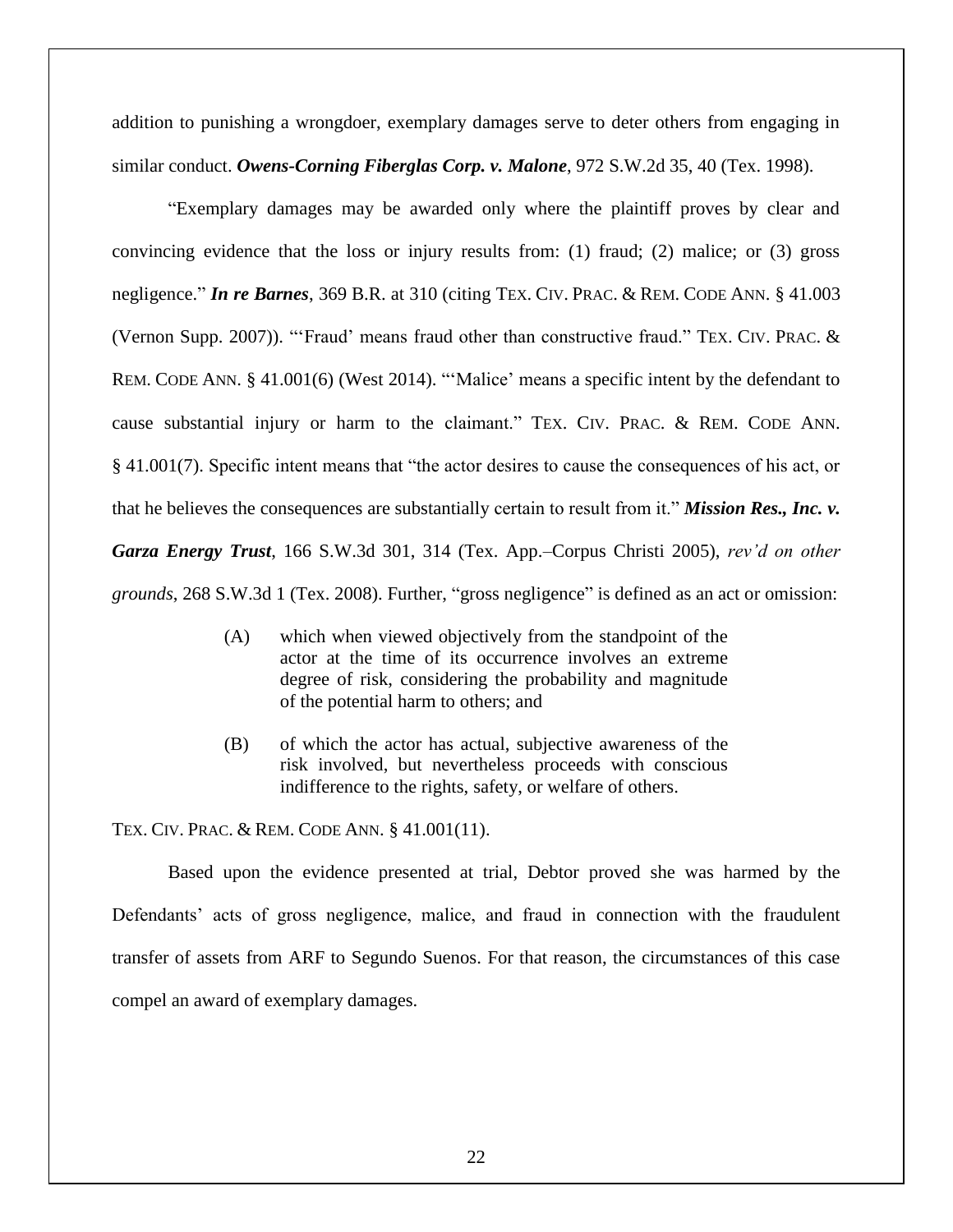### **a. Fraud and Malice in Connection with the Fraudulent Transfer**

In accordance with section 41.003 of the Texas Civil Practice and Remedies Code and section 24.005(a) of TUFTA, Raul's conduct constituted acts of fraud and malice because he made the transfer to Segundo Suenos with the actual intent to hinder, delay, and defraud Debtor. *See* TEX. BUS. & COM. CODE ANN. § 24.005(a) ("A transfer made or obligation incurred by a debtor is fraudulent as to a creditor . . . if the debtor made the transfer or incurred the obligation: (1) with actual intent to hinder, delay, or defraud any creditor of the debtor."). Because Raul acted with the intent to defraud, the transfer of assets from ARF to Segundo Suenos constituted fraud under TUFTA. Furthermore, Raul acted with malice because he acted with a specific intent to defraud Debtor of her share of revenue from the Royalties and of her interest in the Royalties themselves. Therefore, an award of exemplary damages is proper in light of Raul's violation of TUFTA.

### **b. Assessment of Exemplary Damages**

Under Texas law, exemplary damages are capped at the greater of: " $(1)(A)$  two times the amount of economic damages; plus (B) an amount equal to any noneconomic damages found by the [fact finder], not to exceed \$750,000.00; or (2) \$200,000.00." TEX. CIV. PRAC. & REM. CODE ANN. § 41.008. "The amount awarded must be reasonably proportional to actual damages, though no set ratio exists for measuring reasonableness.*" Smith v. Lounsbury* (*In re Amberjack Interests, Inc*.), 326 B.R. 379, 393 (Bankr. S.D. Tex. 2005) (citing *Alamo Nat'l Bank v. Kraus*, 616 S.W.2d 908, 910 (Tex. 1981)). The Court weighs the following six factors to determine the reasonableness of an award: (1) the nature of the wrong; (2) the character of the conduct involved; (3) the degree of culpability of the wrongdoer; (4) the situation and sensibilities of the parties concerned; (5) the extent to which such conduct offends a public sense of justice and propriety; and (6) the net worth of the defendant. TEX. CIV. PRAC. & REM. CODE ANN.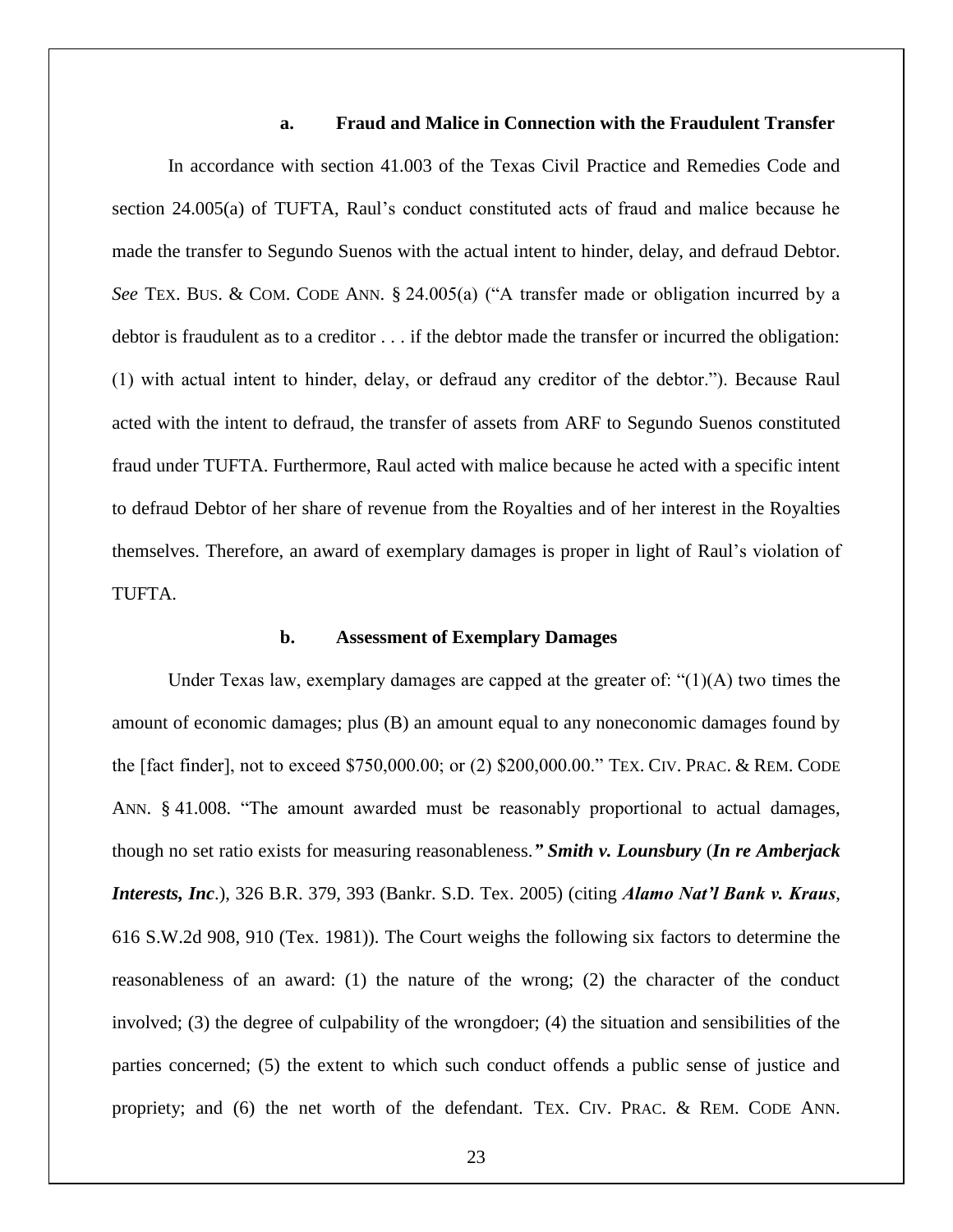§ 41.011(a); *In re Amberjack Interests*, 326 B.R. at 393 (citing *Kraus*, 616 S.W.2d at 910). Exemplary damages awarded by the Court are "presumptively reasonable" if the award is within the statutory limits. *In re Amberjack Interests*, 326 B.R. at 393 (citing *Peco Constr. Co. v. Guajardo*, 919 S.W.2d 736, 742 (Tex. App.–San Antonio 1996, writ denied)).

The Court assesses an exemplary damage award of \$250,000 in favor of Debtor. This figure represents significantly less than a doubling of the award of actual damages. Because the award of exemplary damages is within the statutory limits, the award of exemplary damages is reasonable under Texas law. Further, after a careful review of the circumstances surrounding the nature of the wrong, the character of the Defendants' conduct, the degree of the Defendants' culpability, the situation and sensibilities of the parties, and the extent to which the Defendants' conduct offends a public sense of justice and propriety, the award of exemplary damages is modest and reasonable under the factors set forth in section 41.011(a) of the Texas Civil Practice and Remedies Code. *See In re Amberjack Interests*, 326 B.R. at 393 (citing *Kraus*, 616 S.W.2d at 910). The actions perpetrated by the Defendants were sufficiently malicious to justify an award of exemplary damages and such an award is necessary to deter Raul and others from engaging in similar conduct in the future.

### **IV. Conclusion**

In accordance with the Court's findings of fact and conclusions of law, Debtor should be awarded \$491,309.10 in damages. All proceeds attributable to Raul's interest should be paid to Debtor until her damage award is satisfied. Also, Debtor should be awarded costs of court and attorney's fees for a successful action under TUFTA. *See* TEX. BUS. & COM. CODE ANN. § 24.013.

Further, the preliminary injunction previously granted in favor of Debtor on May 9, 2008, in this adversary proceeding should be made permanent. Defendants should not spend, dissipate,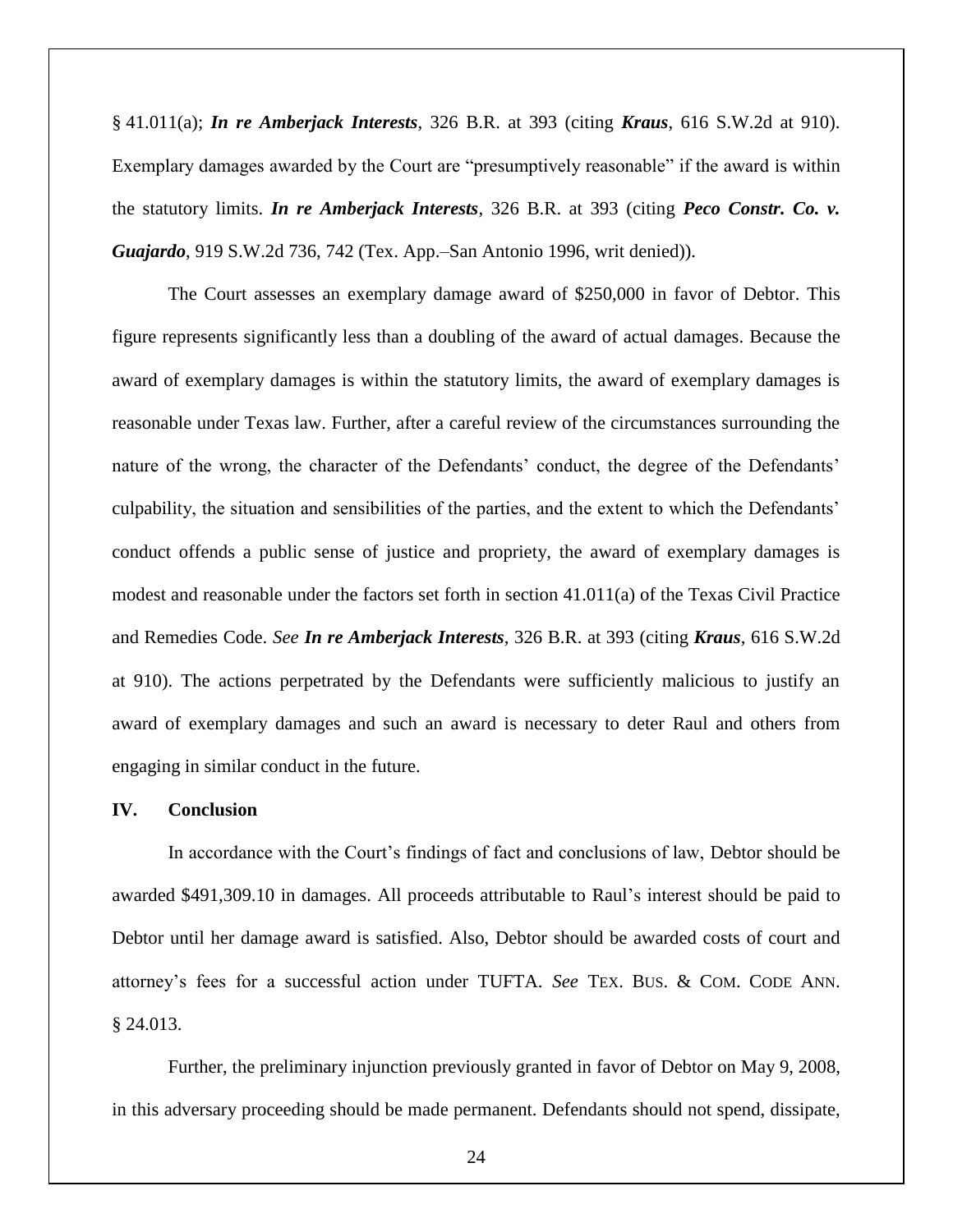or transfer any funds or assets of Segundo Suenos. Defendants should also turn over Debtor's portion of such assets and evidence of their ownership to Debtor, as a co-owner of the royalties.

To the extent that any findings of fact may be construed as conclusions of law, the District Court may adopt them as such. Likewise, to the extent that any conclusions of law constitute findings of fact, the District Court may adopt them as such. A proposed Judgment is attached herewith.

###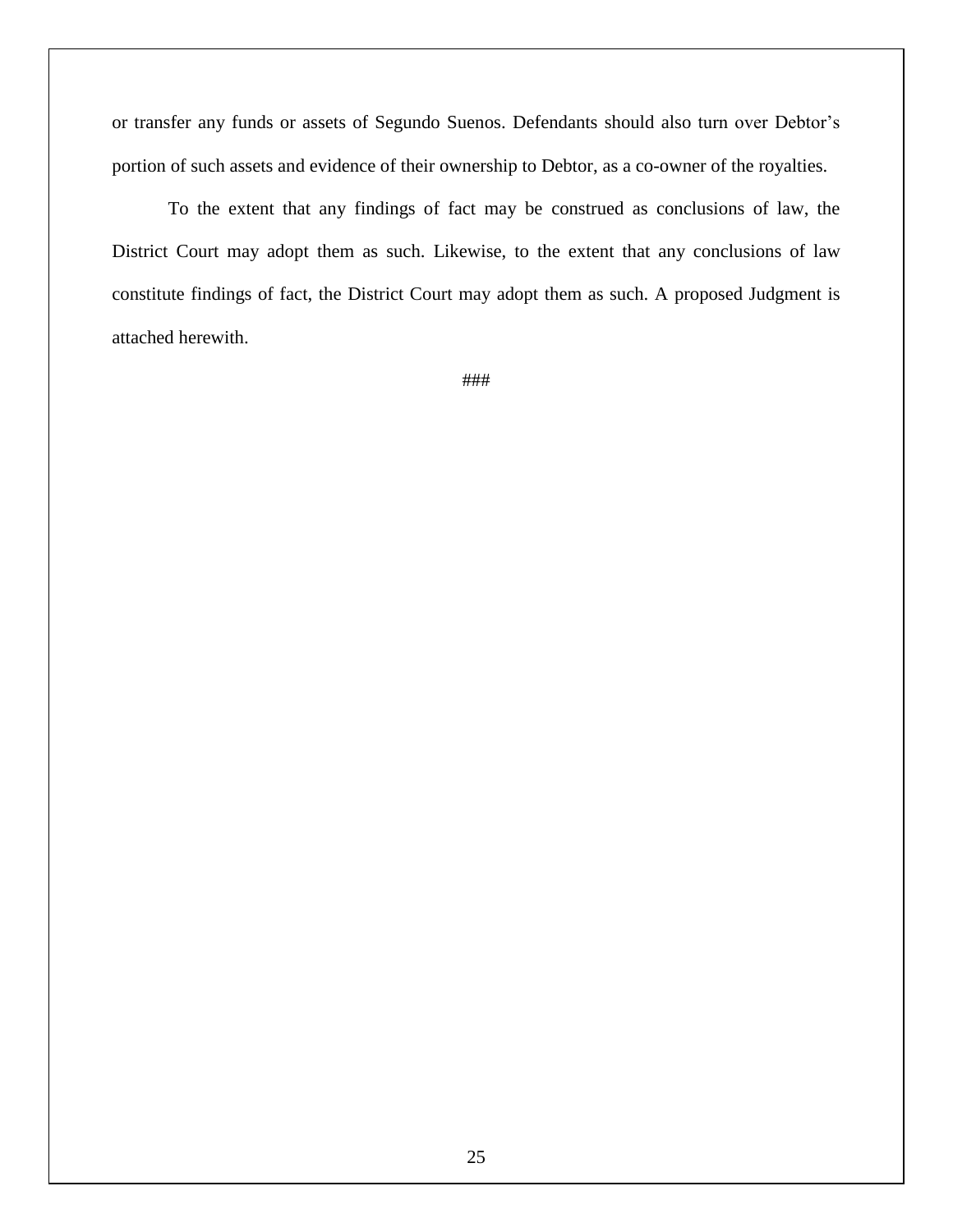| IN THE UNITED STATES DISTRICT COURT |
|-------------------------------------|
| FOR THE WESTERN DISTRICT OF TEXAS   |
| <b>SAN ANTONIO DIVISION</b>         |

| IN RE:                     | <b>NO. SA-15-CA-</b>             |  |
|----------------------------|----------------------------------|--|
|                            |                                  |  |
| LISA ANN GALAZ,            | <b>CASE NO. 07-53287-RBK</b>     |  |
|                            |                                  |  |
| <b>DEBTOR</b>              | <b>CHAPTER 13</b>                |  |
|                            |                                  |  |
|                            |                                  |  |
| <b>LISA ANN GALAZ</b>      |                                  |  |
|                            |                                  |  |
| VS.                        | <b>ADVERSARY NO. 08-5043-RBK</b> |  |
|                            |                                  |  |
| RAUL GALAZ, ALFREDO GALAZ, |                                  |  |
| <b>SEGUNDO SUENOS, LLC</b> |                                  |  |

#### **JUDGMENT**

On February 22, 2010, came on to be heard the above-styled adversary proceeding for trial on the merits before the Bankruptcy Court. The parties, Lisa Galaz, Raul Galaz, Alfredo Galaz, Segundo Suenos, LLC, and Julian Jackson appeared and announced ready. After reviewing the evidence and argument of the parties *de novo*, the Court is of the opinion that judgment should be rendered in favor of Lisa Galaz against Raul Galaz, Alfredo Galaz, and Segundo Suenos, LLC, as provided in the decretal portions of this Judgment, for the reasons stated in the Proposed Findings of Fact and Conclusions of Law, which are accepted and adopted by this Court, pursuant to Rule 9033(d) of the Federal Rules of Bankruptcy Procedure.

It is, therefore, **ORDERED, ADJUDGED, AND DECREED** that Plaintiff, Lisa Galaz, recover the amount of \$491,309.10 of and from Raul Galaz and Segundo Suenos, LLC, jointly and severally; \$241,309.10 as actual damages, plus the sum of \$250,000 as exemplary damages, for a total of \$491,309.10.

It is further **ORDERED, ADJUDGED, AND DECREED** that all claims and causes of action by or against Julian Jackson are hereby dismissed for lack of jurisdiction.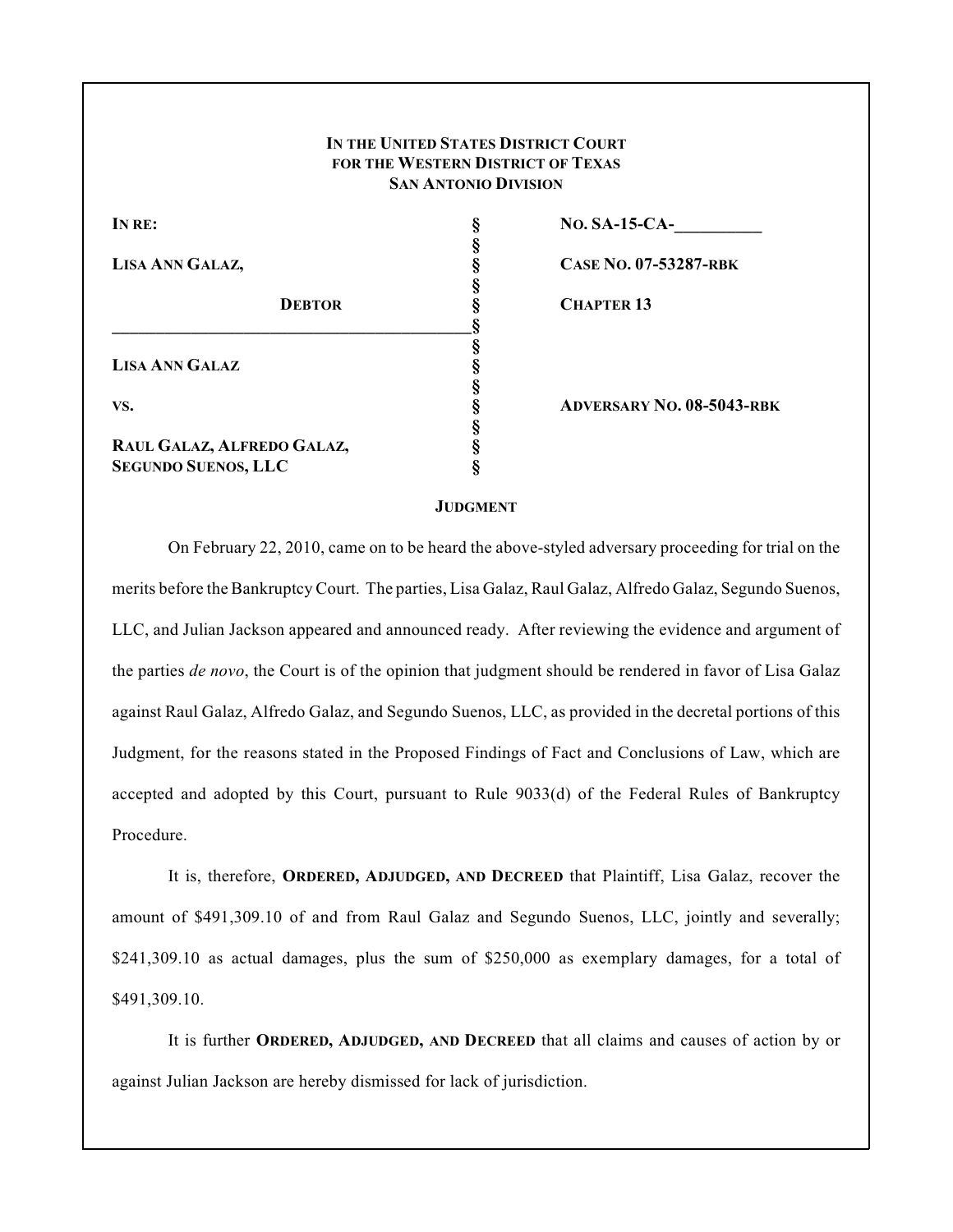It is further **ORDERED, ADJUDGED, AND DECREED** that all royalty and other rights to the music of the Ohio Players previously owned by Artist Rights Foundation, LLC, or Segundo Suenos, LLC, shall be owned 50 percent by Julian Jackson; 25 percent by Lisa Galaz; and 25 percent by Raul Galaz; provided, however, that all proceeds attributable to Raul Galaz's 25 percent share shall be paid to Lisa Galaz until the actual and exemplary damages awarded in this Judgment are satisfied.

It is further **ORDERED, ADJUDGED, AND DECREED** that the preliminary injunction previously granted in this adversary proceeding will be made permanent. Defendants, Raul Galaz, Alfredo Galaz, and Segundo Suenos, LLC, are **ORDERED** not to spend, dissipate or transfer any funds or assets of Segundo Suenos, LLC. In addition, Defendants are **ORDERED**, within ten days, to turn over all such assets, records, and evidence of their ownership to Lisa Galaz as co-owner of the royalties and other assets. The Court also hereby **ORDERS** Raul Galaz, Segundo Suenos, Alfredo Carlos Galaz, and anyone acting in active concert with any of them with knowledge of this Preliminary Injunction not to dismiss, compromise, settle, assign, or in any way prejudice any of the rights, claims or litigation of Segundo Suenos, including specifically (but without limitation) any right or claim asserted by Segundo Suenos in any of the following civil actions:

- 1. Case No. BC366409; *Segundo Suenos, LLC v. Warner-Chappell Music, Inc., et al.*, in the Superior Court of the State of California, County of Los Angeles, Central Division.
- 2. Case No. BC358422 and/or BC355571; *Segundo Suenos, LLC v. Tracy Draper et al. and/or Ray Gaddis, et al.*, in the Superior Court of the State of California, County of Los Angeles, Central Division.

The rights, claims, litigation, and all records thereof shall be turned over to Lisa Galaz. Any failure to comply with this Judgment will be punishable by contempt.